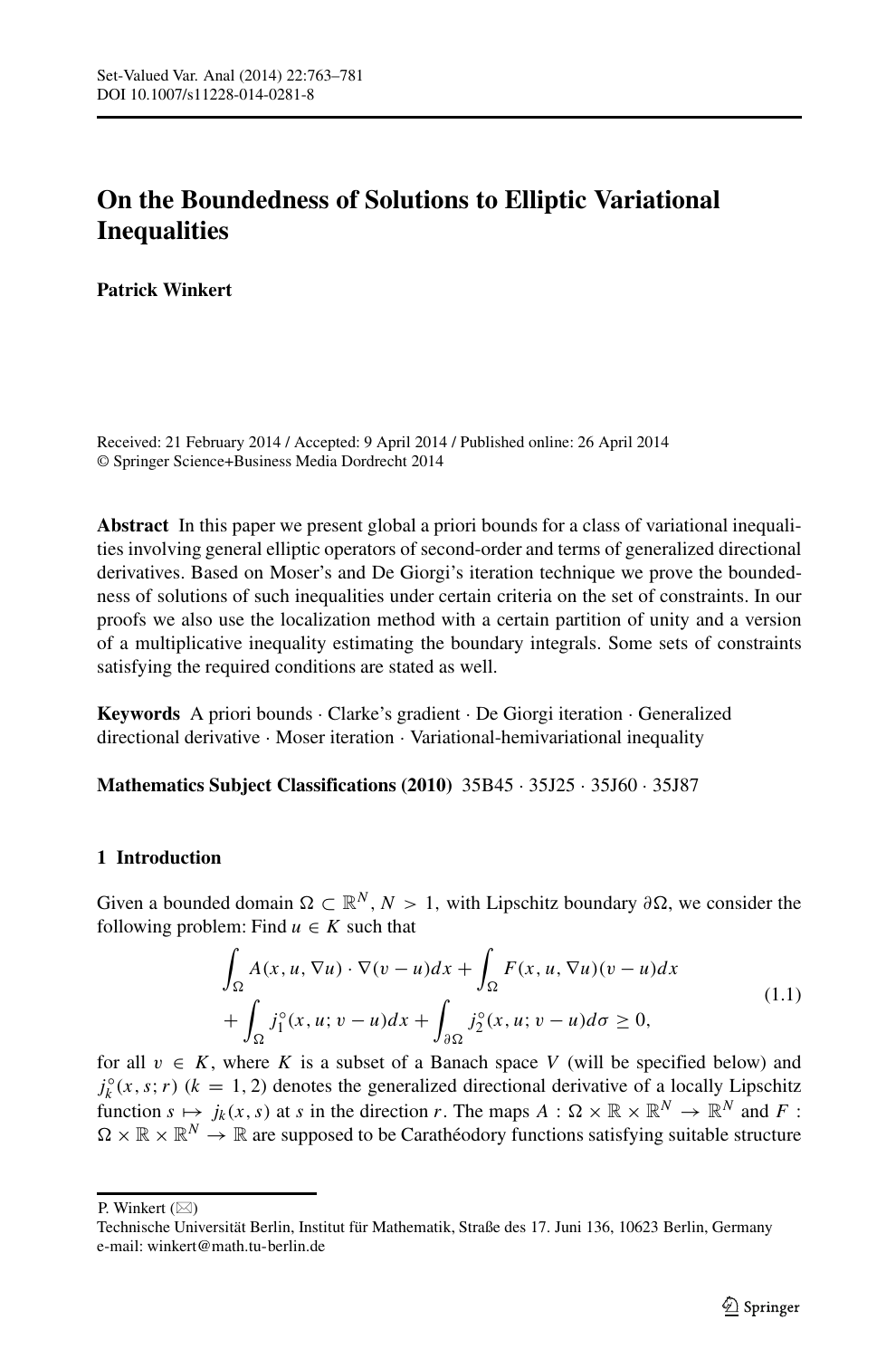conditions (see hypotheses (H1) and (H2) below) while  $d\sigma$  denotes the usual  $(N - 1)$ dimensional surface measure and for  $u \in V$  the generalized boundary values on  $\partial \Omega$  are well defined in the sense of traces. For reasons of simplification we drop the notation for the trace operator.

The aim of our treatment is to present conditions on the set of constraints, namely *K*, such that every solution  $u \in K$  of [\(1.1\)](#page-0-0) is essentially bounded. In order to specify the space *V* we will discuss two different cases: In Section [3](#page-5-0) we choose  $\underline{V} = W^{1,p}(\Omega)$  with  $1 < p < \infty$  and in Section [4](#page-12-0) we set  $V = W^{1,p(\cdot)}(\Omega)$  with  $p \in C(\overline{\Omega})$  and  $1 < \inf_{\overline{\Omega}} p$ . These cases will be handled by different methods, the first one via Moser iteration and the second one via De Giorgi's iteration technique.

Due to the presence of the terms  $j_k^{\circ}(x, s; r)$ , inequalities of type [\(1.1\)](#page-0-0) are called variational-hemivariational inequalities which include several interesting problems as special cases.

a) If  $K = V$  and  $j_k$  ( $k = 1, 2$ ) are smooth, problem [\(1.1\)](#page-0-0) becomes

$$
\int_{\Omega} A(x, u, \nabla u) \cdot \nabla v dx + \int_{\Omega} F(x, u, \nabla u) v dx + \int_{\Omega} j'_1(x, u) v dx + \int_{\partial \Omega} j'_2(x, u) v d\sigma = 0, \quad \forall v \in V,
$$

which means that  $u \in V$  is a weak solution to the problem

$$
-\operatorname{div} A(x, u, \nabla u) + F(x, u, \nabla u) + j'_1(x, u) = 0 \quad \text{in } \Omega,
$$
  
 
$$
A(x, u, \nabla u) \cdot v + j'_2(x, u) = 0 \quad \text{on } \partial \Omega,
$$

where  $v(x)$  denotes the outer unit normal of  $\Omega$  at  $x \in \partial \Omega$ . Regarding a priori bounds for such problems we refer to Winkert-Zacher  $[32,$  Theorem 1.1 and Corollary 1.2] (if  $V =$  $W^{1,p(\cdot)}(\Omega)$ ), Winkert [\[31,](#page-18-1) Theorem 4.1] (if  $V = W^{1,p}(\Omega)$ , see also Winkert [\[30,](#page-18-2) Proof of Proposition 5.2]) and Hu-Papageorgiou [\[18,](#page-18-3) Proposition 5] (if  $V = W^{1,p}(\Omega)$  with homogeneous Neumann boundary condition).

b) If  $j_k = 0$  ( $k = 1, 2$ ), [\(1.1\)](#page-0-0) reduces to a classical variational inequality: Find  $u \in K$  such that

$$
\int_{\Omega} A(x, u, \nabla u) \cdot \nabla (v - u) dx + \int_{\Omega} F(x, u, \nabla u) (v - u) dx \ge 0 \quad \forall v \in K.
$$

Boundedness results for solutions of such variational inequalities under suitable criteria on the set of constraints have been obtained by Kovalevsky-Nicolosi [\[20,](#page-18-4) Theorem 2.8], where  $V = W^{1,p}(\theta, \Omega)$  with  $1 < p < \infty$  and a positive weight  $\theta$  satisfying *θ* ∈ *L*<sub>1</sub><sup>1</sup><sub>0</sub><sup>2</sup>(Ω) and 1*/θ* ∈ *L*<sub>1</sub><sup>1</sup><sub>*l*0</sub><sup>2</sup>(Ω) (see also Ježková [\[19\]](#page-18-5) for local boundedness results). Concerning degenerated elliptic operators of high order we refer to a work of the same authors [\[21\]](#page-18-6). Recently, Gorban-Kovalevsky [\[16\]](#page-18-7) have been studied the boundedness of solutions of degenerate anisotropic elliptic variational inequalities under certain conditions on the right-hand side and the set of constraints.

c) In case that *K* is the whole space *V* and  $j_k$  ( $k = 1, 2$ ) not necessarily smooth, problem [\(1.1\)](#page-0-0) is a hemivariational inequality which contains as a special case the subsequent elliptic inclusion

$$
-\operatorname{div} A(x, u, \nabla u) + F(x, u, \nabla u) + \partial j_1(x, u) \ni 0 \quad \text{in } \Omega,
$$
  

$$
A(x, u, \nabla u) \cdot v + \partial j_2(x, u) \ni 0 \quad \text{on } \partial \Omega,
$$

where the expression *∂jk (x, s)* denotes the generalized gradient of the locally Lipschitz function  $j_k(x, \cdot)$  in the sense of Clarke (see Section [2](#page-2-0) for more details).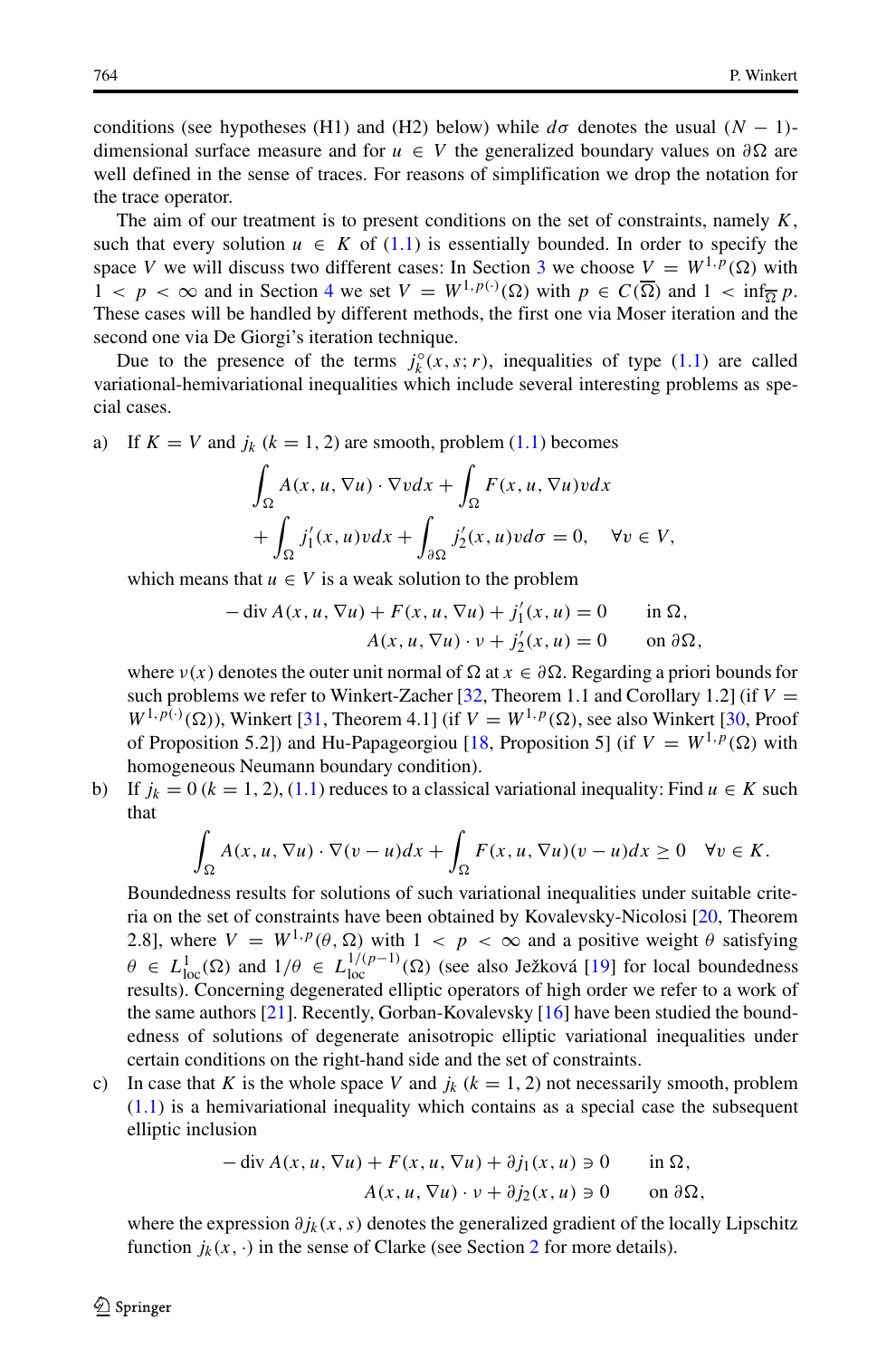d) Let  $V = W^{1,p}(\Omega)$  with  $1 < p < \infty$ . If the operator *A* satisfies appropriate monotonicity conditions with respect to the second and third argument and if the functions involved fulfill suitable structure conditions (similar to those in Section [3\)](#page-5-0), then inequal-ity [\(1.1\)](#page-0-0) is equivalent to the multi-valued variational inequality: Find  $u \in K$  such that

$$
\begin{cases}\n\eta(x) \in \partial j_1(x, u(x)) \text{ a.e. in } \Omega, \xi(x) \in \partial j_2(x, u(x)) \text{ a.e. in } \partial \Omega, \\
\int_{\Omega} A(x, u, \nabla u) \cdot \nabla (v - u) dx + \int_{\Omega} F(x, u, \nabla u) (v - u) dx \\
+\int_{\Omega} \eta(v - u) dx + \int_{\partial \Omega} \xi(v - u) d\sigma \ge 0, \quad \forall v \in K.\n\end{cases}
$$

This result was published by Carl [\[5\]](#page-18-8).

We point out that our results are more general than those in [\[20\]](#page-18-4). On the one hand we extend their results to variational-hemivariational inequalities including nonlinear boundary terms and on the other hand we have weaker assumptions on the set of constraints. Indeed, hypothesis 2.6(i) in [\[20\]](#page-18-4) is not needed in our treatment. For the sake of convenience we do not use Sobolev spaces with weights, but this case can be done in the same way. Another novelty of this work is the treatment of variational-hemivariational inequalities restricted to sets *K* belonging to variable exponent spaces  $W^{1,p(\cdot)}(\Omega)$  with *p* continuous on  $\overline{\Omega}$ . To the best of our knowledge, our a priori estimates have not been published before.

Notice that we do not suppose that the set *K* is closed and convex in *V* . But in general, this is the typical assumption in the existence theory of inequalities like  $(1.1)$ . Regarding existence and multiplicity results for problems of the form  $(1.1)$  we refer, without guarantee of completeness, to the papers of Carl [\[6\]](#page-18-9), Kyritsi-Papageorgiou [\[23\]](#page-18-10), Motreanu-Bonanno-Winkert [\[2\]](#page-18-11), Bonanno-Winkert [\[3\]](#page-18-12), Motreanu-Winkert [\[27\]](#page-18-13) and the references therein. An overview about results to nonsmooth analysis and variational-hemivariational inequalities can be found in the monographs of Carl-Le-Motreanu [\[7\]](#page-18-14) and Motreanu-Rădulescu [\[26\]](#page-18-15). We also point out a recent work of Carl [\[4\]](#page-18-16) in which the class of variational-hemivariational inequalities has been extended to a more general class of inequalities.

The paper is organized as follows. In Section [2](#page-2-0) we present some basic facts about nonsmooth analysis and the corresponding function spaces to problem  $(1.1)$ . Furthermore, we prove an useful multiplicative inequality for boundary integrals. Section [3](#page-5-0) handles the constant exponent case (i.e.,  $V = W^{\hat{1}, p}(\Omega)$  with  $1 < p < \infty$ ) where we will apply Moser's iteration following the ideas of Drábek-Kufner-Nicolosi [\[12\]](#page-18-17). In the last section we extend our results to the variable exponent case (i.e.  $V = W^{1,p(\cdot)}(\Omega)$  with  $p \in C(\overline{\Omega})$  and  $1 < \inf_{\overline{\Omega}} p$ ) by applying De Giorgi's iteration. The results in this section are based on ideas of DiBenedetto [\[10\]](#page-18-18), Ladyženskaja-Solonnikov-Ural'ceva [\[24\]](#page-18-19), and Winkert-Zacher [\[32\]](#page-18-0).

#### <span id="page-2-0"></span>**2 Preliminaries and Hypotheses**

Let  $\Omega$  be a bounded domain in  $\mathbb{R}^N$  with Lipschitz boundary  $\partial \Omega$  and let  $p \in C(\overline{\Omega})$  with  $p(x) > 1$  for all  $x \in \overline{\Omega}$ . Setting  $p^- := \min_{x \in \overline{\Omega}} p(x)$  and  $p^+ := \max_{x \in \overline{\Omega}} p(x)$ , we have  $p^{-}$  > 1 and  $p^{+}$  <  $\infty$ . The variable exponent Lebesgue space  $L^{p(\cdot)}(\Omega)$  is defined by

$$
L^{p(\cdot)}(\Omega) = \left\{ u \mid u : \Omega \to \mathbb{R} \text{ is measurable and } \int_{\Omega} |u|^{p(x)} dx < +\infty \right\}
$$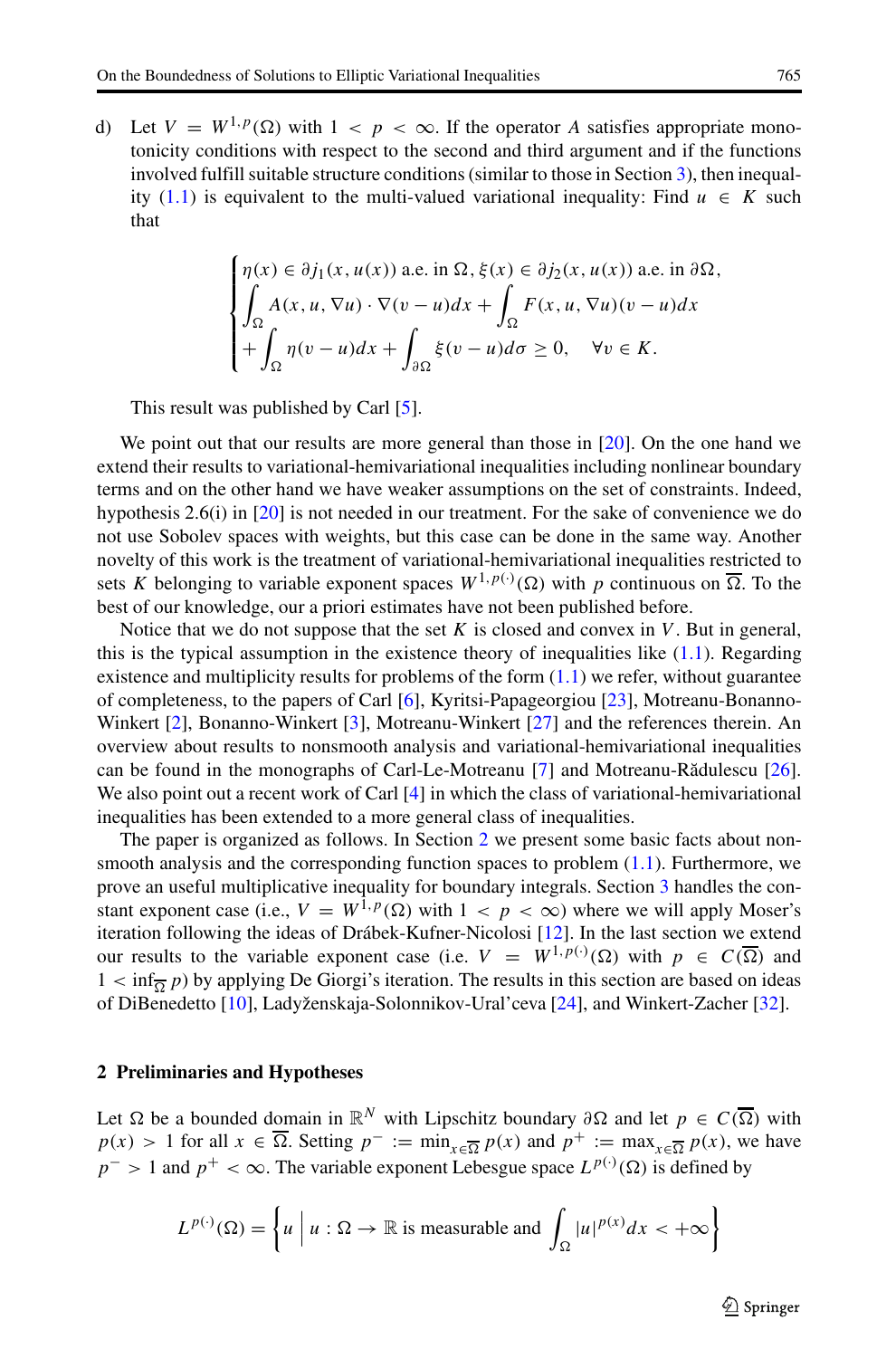equipped with the Luxemburg norm

$$
||u||_{L^{p(\cdot)}(\Omega)} = \inf \left\{ \tau > 0 : \int_{\Omega} \left| \frac{u(x)}{\tau} \right|^{p(x)} dx \le 1 \right\}.
$$

By  $W^{1,p(\cdot)}(\Omega)$  we identify the variable exponent Sobolev space which is defined by

$$
W^{1,p(\cdot)}(\Omega) = \left\{ u \in L^{p(\cdot)}(\Omega) : |\nabla u| \in L^{p(\cdot)}(\Omega) \right\}
$$

with the norm

$$
||u||_{W^{1,p(\cdot)}(\Omega)} = ||\nabla u||_{L^{p(\cdot)}(\Omega)} + ||u||_{L^{p(\cdot)}(\Omega)}.
$$

We refer to the papers of Fan-Zhao  $[15]$ , Kováčik-Rákosník  $[22]$  and the monograph of Diening-Harjulehto-Hästö-Růžička [\[11\]](#page-18-22) for more information and basic properties about variable exponent spaces. If  $p(x) \equiv p$  is a constant, the usual Sobolev space  $W^{1,p}(\Omega)$  is endowed with the norm

$$
||u||_{W^{1,p}(\Omega)} = \left(\int_{\Omega} |\nabla u|^p dx + \int_{\Omega} |u|^p dx\right)^{\frac{1}{p}}.
$$

Let us recall some basic facts on nonsmooth analysis. Let  $(X, \|\cdot\|)$  be a real Banach space and denote by  $X^*$  its dual space while the duality pairing between  $X$  and  $X^*$  is denoted by  $\langle \cdot, \cdot \rangle$ . The dual space  $X^*$  is equipped with the dual norm  $\|\cdot\|_*$ , that is

$$
\|\xi\|_* = \sup \{ \langle \xi, v \rangle : v \in X, ||v|| \le 1 \}.
$$

A function  $j: X \to \mathbb{R}$  is said to be locally Lipschitz if for every  $x \in X$  there exist a neighborhood *U* of *x* in *X* and a constant  $C > 0$  such that

$$
|j(y) - j(z)| \le C \|y - z\|, \quad \text{for all } y, z \in U.
$$

The generalized directional derivative of a locally Lipschitz function  $j : X \to \mathbb{R}$  at a point *u* ∈ *X* along the direction  $v$  ∈ *X* is defined by

$$
j^{\circ}(u; v) := \limsup_{x \to u, t \to 0^+} \frac{j(x + tv) - j(x)}{t}.
$$

Since *j* is locally Lipschitz at *u* we have  $j^{\circ}(u; v) \in \mathbb{R}$  for all  $v \in X$ . Furthermore, the function  $j^{\circ}(u; \cdot) : X \to \mathbb{R}$  is subadditive, positively homogeneous and there holds the inequality

$$
|j^{\circ}(u; v)| \le C ||v|| \quad \text{for all } v \in X
$$

with *C* being the Lipschitz constant of *j* near the point  $u \in X$ .

The generalized gradient of a locally Lipschitz function  $j : X \to \mathbb{R}$  at a point  $u \in X$ , denoted by *∂j (u)*, is the subset of *X*<sup>∗</sup> defined by

$$
\partial j(u) := \left\{ \xi \in X^* : j^{\circ}(u; v) \ge \langle \xi, v \rangle \text{ for all } v \in X \right\},\
$$

which is also known as Clarke's generalized gradient. Based on the Hahn-Banach theorem we easily verify that *∂j (u)* is nonempty. Moreover, *∂j (u)* is a convex, weak\* compact subset of  $X^*$  and it holds  $\|\xi\|_* \leq C$  for all  $\xi \in \partial j(u)$ . For every  $v \in X$ , one has

$$
j^{\circ}(u; v) = \max \left\{ \langle \xi, v \rangle : \xi \in \partial j(u) \right\}.
$$

We refer to the monographs of Clarke [\[9\]](#page-18-23) and Motreanu-Rădulescu [\[26\]](#page-18-15) as well as the paper of Chang [\[8\]](#page-18-24) for more details and properties of generalized directional derivatives and generalized gradients.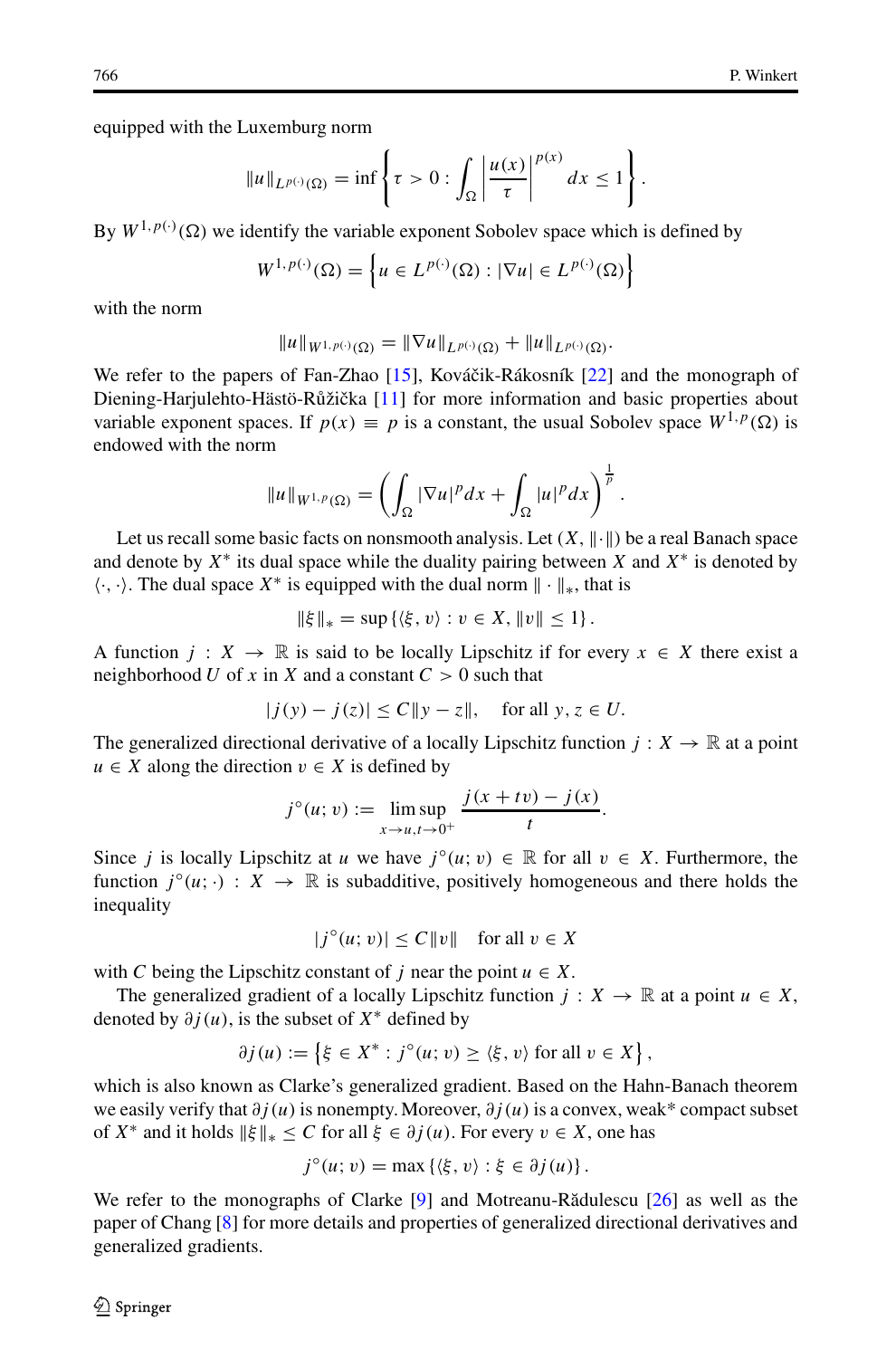The next result is needed for the proof via Moser iteration to estimate the boundary integrals by suitable integrals defined in  $\Omega$ . The proof is based on appropriate embeddings and interpolation results of Besov and Sobolev Slobodeckij spaces.

**Proposition 2.1** *Let*  $\Omega \subset \mathbb{R}^N$ ,  $N > 1$ , *be a bounded domain with Lipschitz boundary*  $\partial \Omega$ , *let*  $1 < p < \infty$ *, and let q be such that*  $p \leq q < p_*$  *with the critical exponent* 

<span id="page-4-1"></span>
$$
p_* = \begin{cases} \frac{(N-1)p}{N-p} & \text{if } p < N, \\ \infty & \text{if } p \ge N. \end{cases}
$$

*Then, for every*  $\varepsilon > 0$ *, there exist constants*  $a_1 > 0$  *and*  $a_2 > 0$  *such that* 

$$
||u||_{L^{q}(\partial\Omega)}^{p} \leq \varepsilon ||u||_{W^{1,p}(\Omega)}^{p} + a_1 \varepsilon^{-a_2} ||u||_{L^{p}(\Omega)}^{p} \quad \text{for all } u \in W^{1,p}(\Omega).
$$

*Proof* Since  $q < p_*$  we may fix a number  $\theta \in (0, 1)$  small enough such that

$$
q \begin{cases} \leq \frac{(N-1)p}{N-p+\theta p} & \text{if } p \leq N \\ < \frac{p-N}{\theta} & \text{if } p > N \end{cases} \text{ and } 1 - \theta > \frac{1}{p}.
$$
 (2.1)

From Triebel [\[28,](#page-18-25) 3.3.3], we have the continuous embedding

$$
B_{p,p}^{1-\theta}(\Omega) = W^{1-\theta,p}(\Omega) \to B_{p,p}^{1-\theta-\frac{1}{p}}(\partial \Omega) = W^{1-\theta-\frac{1}{p},p}(\partial \Omega),\tag{2.2}
$$

where  $B_{p,p}^s$ ,  $s \in (0, 1)$ , denotes the Besov space which coincides with the Sobolev Slobodeckij space  $W^{s,p}$ . Note that the embedding  $(2.2)$  requires only a Lipschitz boundary as  $1 - \theta < 1$ .

From the choice of  $\theta \in (0, 1)$  and since  $p \le q$  (see also [\(2.1\)](#page-4-1)) we get

<span id="page-4-0"></span>
$$
\left(1 - \theta - \frac{1}{p}\right) p \begin{cases} < N - 1 & \text{if } p \le N, \\ > N - 1 & \text{if } p > N. \end{cases}
$$

Taking into account the Sobolev embedding theorem for fractional order Sobolev spaces (see Adams [\[1,](#page-17-0) Theorem 7.57]) gives

$$
W^{1-\theta-\frac{1}{p},p}(\partial\Omega)\to L^q(\partial\Omega)
$$
\n(2.3)

for

$$
q\begin{cases} \leq \frac{(N-1)p}{N-1-\left(1-\theta-\frac{1}{p}\right)p} = \frac{(N-1)p}{N-p+\theta p} & \text{if } \left(1-\theta-\frac{1}{p}\right)p < N-1, \\ < \infty & \text{if } \left(1-\theta-\frac{1}{p}\right)p > N-1. \end{cases}
$$

Actually, in case  $\left(1 - \theta - \frac{1}{p}\right)p > N - 1$  we have the stronger embedding  $W^{1-\theta-\frac{1}{p},p}(\partial\Omega)\to C(\partial\Omega).$ 

Since  $W^{1,p}(\Omega) \subset W^{1-\theta,p}(\Omega) \subset L^p(\Omega)$  are continuous embeddings we may apply real interpolation (see Triebel [\[29,](#page-18-26) 1.6.2 and 1.6.7])

<span id="page-4-2"></span>
$$
(L^p(\Omega),W^{1,p}(\Omega))_{1-\theta,p}=W^{1-\theta,p}(\Omega),
$$

which implies the estimate

$$
||u||_{W^{1-\theta,p}(\Omega)} \le \tilde{C}_1 ||u||_{W^{1,p}(\Omega)}^{1-\theta} ||u||_{L^p(\Omega)}^{1-(1-\theta)} \qquad \text{for all } u \in W^{1,p}(\Omega) \tag{2.4}
$$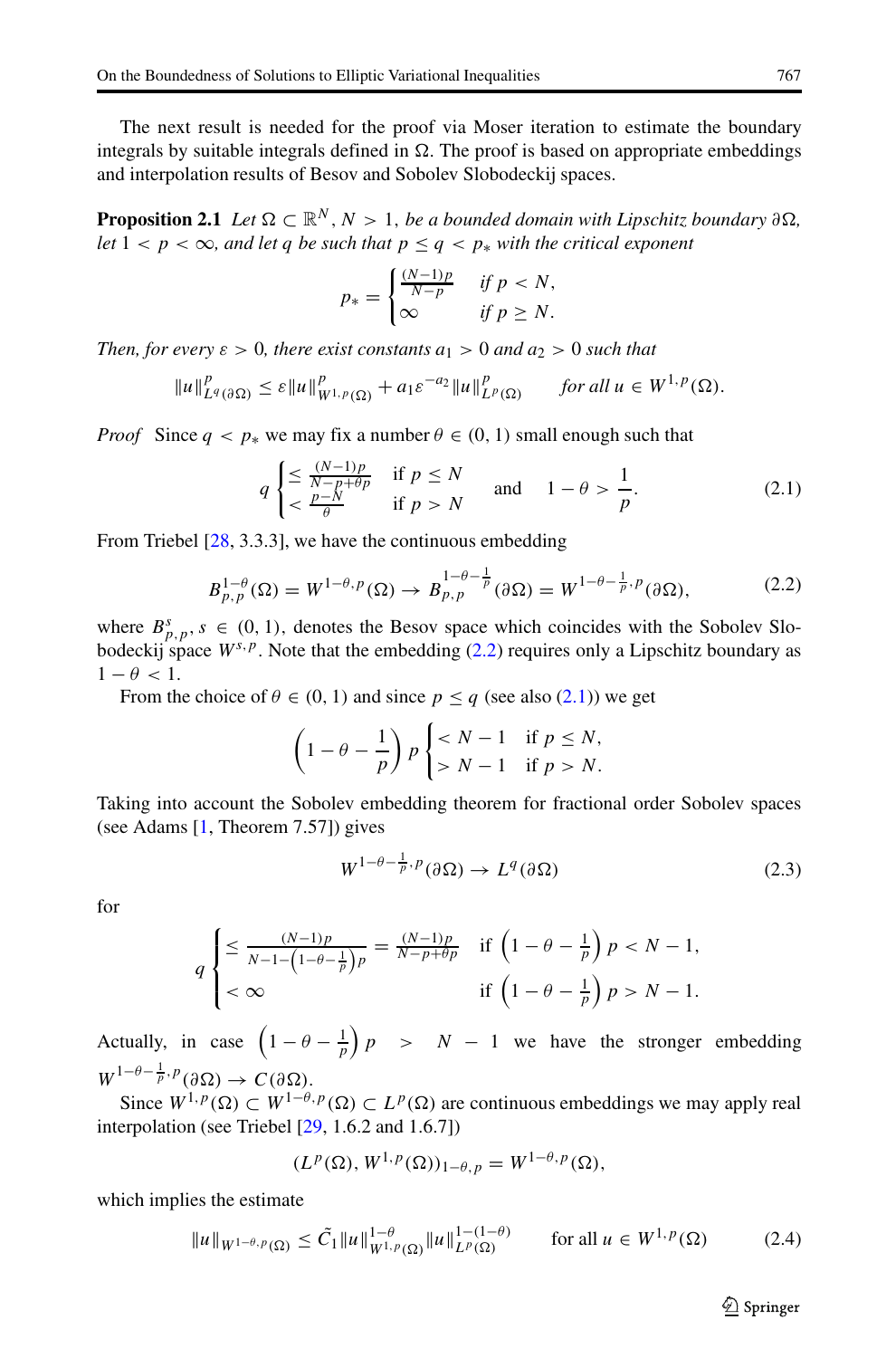with a positive constant  $\tilde{C}_1$ . Combining [\(2.2\)](#page-4-0)–[\(2.4\)](#page-4-2) and using Young's inequality with  $\tilde{\delta} > 0$ results in

$$
\begin{aligned} \|u\|_{L^q(\partial\Omega)}^p&\leq \tilde{C}_2\tilde{\delta}^{1-\theta}\|u\|_{W^{1,p}(\Omega)}^{(1-\theta)p}\tilde{\delta}^{-1+\theta}\|u\|_{L^p(\Omega)}^{\theta p}\\ &\leq \tilde{C}_2\left(\tilde{\delta}\|u\|_{W^{1,p}(\Omega)}^p+\tilde{\delta}^{\frac{-1+\theta}{\theta}}\|u\|_{L^p(\Omega)}^p\right). \end{aligned}
$$

Setting  $\tilde{\delta} := \frac{\varepsilon}{\tilde{C}_2}$  with arbitrary  $\varepsilon > 0$  provides the desired estimate. 2

Finally, we conclude this section by fixing our notation. If  $s \in \mathbb{R}$  we write  $s_+$ max(s, 0) and  $s_−$  = min(s, 0). For functions  $u, v : \Omega \to \mathbb{R}$  we use the notation  $u \wedge v =$  $\min(u, v), u \vee v = \max(u, v), K \wedge K = \{u \wedge v : u, v \in K\},\$ and  $K \vee K = \{u \vee v : u, v \in K\}.$ If the set  $K \subseteq V$  satisfies

$$
K \wedge K \subset K \quad \text{and} \quad K \vee K \subset K,\tag{2.5}
$$

we say that *K* has lattice structure. Note that *V* has lattice structure, that means,

$$
V \wedge V \subset V \quad \text{and} \quad V \vee V \subset V
$$

(see Heinonen-Kilpeläinen-Martio [\[17,](#page-18-27) Theorem 1.20] if  $V = W^{1,p}(\Omega)$  and Le [\[25,](#page-18-28) Lemma 3.2] if  $V = W^{1,p(\cdot)}(\Omega)$ . Throughout the paper we will denote by  $M_i$  and  $\hat{M}_j$ ,  $i, j =$ 1, 2,  $\dots$  positive constants depending on the given data and the Lebesgue measure on  $\mathbb{R}^N$  is given by  $|\cdot|_N$ .

## <span id="page-5-0"></span>**3** The Case  $V = W^{1,p}(\Omega)$  Via Moser Iteration

We start our treatment with the constant exponent case and use Moser's iteration to prove  $L^{\infty}$ -bounds for solutions of inequality [\(1.1\)](#page-0-0). In this section we suppose the following assumptions.

(H1) The mappings  $A: \Omega \times \mathbb{R} \times \mathbb{R}^N \to \mathbb{R}^N$  and  $F: \Omega \times \mathbb{R} \times \mathbb{R}^N \to \mathbb{R}$  are supposed to satisfy a Carathéodory condition while  $x \mapsto j_1(x, s)$ ,  $x \mapsto j_2(x, s)$  are measurable for all  $s \in \mathbb{R}$  and  $s \mapsto j_1(x, s)$ ,  $s \mapsto j_2(x, s)$  are locally Lipschitz for a.a.  $x \in \Omega$ and for a.a.  $x \in \partial \Omega$ , respectively. In addition the subsequent structure conditions are assumed:

(i) 
$$
A(x, s, \xi) \cdot \xi \ge a_1 |\xi|^p - a_2 |s|^{q_1} - a_3
$$
 for a.a.  $x \in \Omega$ ;

(ii) 
$$
|A(x, s, \xi)| \le a_4 |\xi|^{p-1} + a_5 |s|^{q_1 \frac{p-1}{p}} + a_6
$$
 for a.a.  $x \in \Omega$ ;

(iii) 
$$
|F(x, s, \xi)| \le b_1 |\xi|^{p \frac{q_1}{q_1}} + b_2 |s|^{q_1 - 1} + b_3
$$
 for a.a.  $x \in \Omega$ ;

$$
(iv) \quad |\eta| \le c_1 |s|^{q_1 - 1} + c_2 \qquad \text{for a.a. } x \in \Omega \text{, for all } \eta \in \partial j_1(x, s);
$$

(v) 
$$
|\tau| \le d_1 |s|^{q_2 - 1} + d_2
$$
, for a.a.  $x \in \partial \Omega$ , for all  $\tau \in \partial j_2(x, s)$ ;

and for all  $s \in \mathbb{R}$ , and all  $\xi \in \mathbb{R}^N$  with positive constants  $a_i, b_i, c_k, d_l$ *(i* ∈ {1, ..., 6}, *j* ∈ {1, ..., 3}, *k*, *l* ∈ {1, 2}) and fixed numbers *p*, *q*<sub>1</sub>, *q*<sub>2</sub> such that

$$
1 < p < \infty, \qquad p \le q_1 < p^*, \qquad p \le q_2 < p_*
$$

with the critical exponents

$$
p^* = \begin{cases} \frac{Np}{N-p} & \text{if } p < N, \\ +\infty & \text{if } p \ge N, \end{cases} \qquad p_* = \begin{cases} \frac{(N-1)p}{N-p} & \text{if } p < N, \\ +\infty & \text{if } p \ge N. \end{cases}
$$

<span id="page-5-1"></span> $\Box$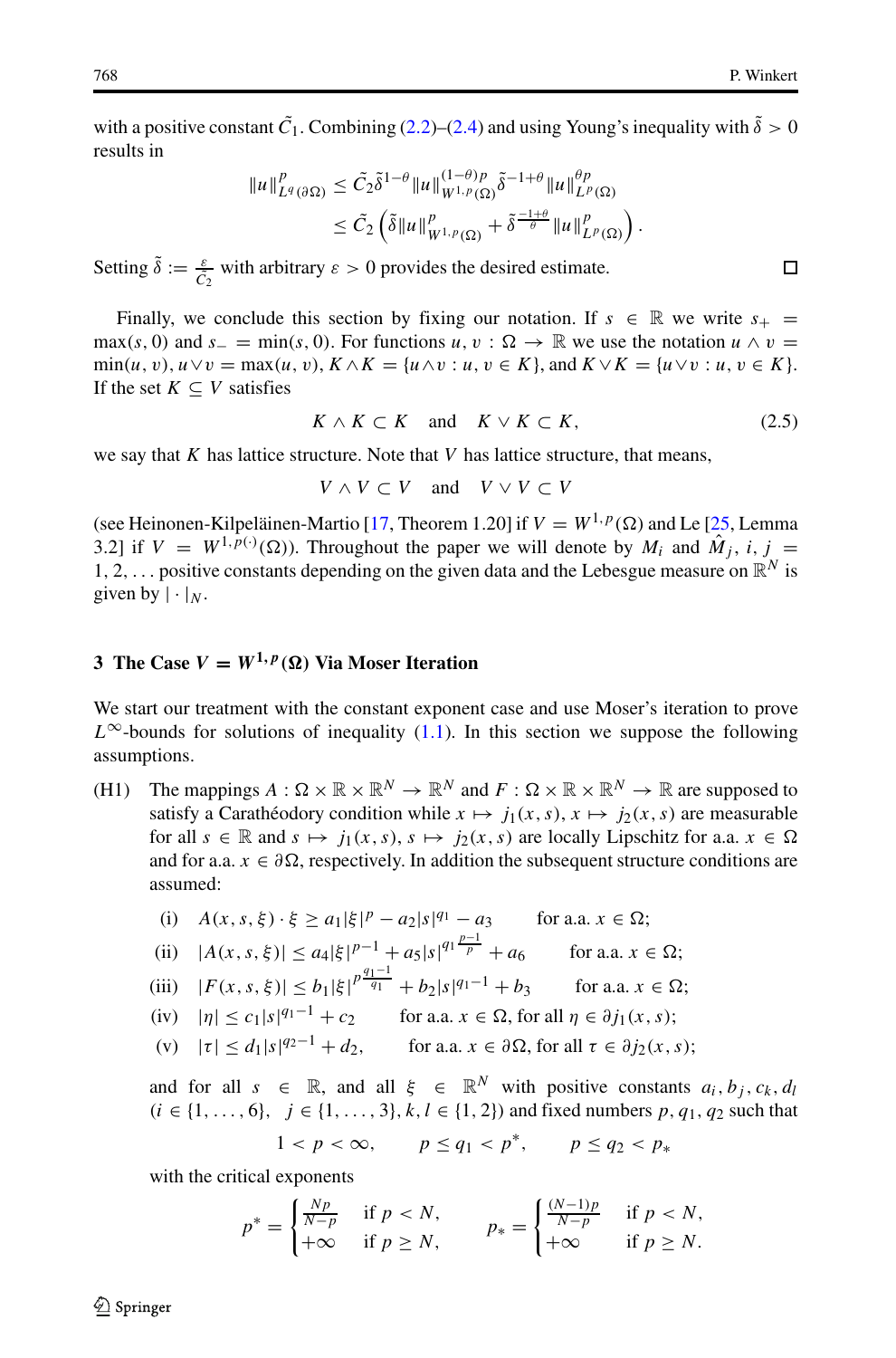Recalling

$$
\partial j_k(x,s) = \left\{ \xi \in \mathbb{R} : j_k^{\circ}(x,s;r) \geq \xi r, \forall r \in \mathbb{R} \right\}
$$

for a.a.  $x \in \Omega$  ( $k = 1$ ), respectively, for a.a.  $x \in \partial \Omega$  ( $k = 2$ ) we easily derive the estimates

$$
|j_1^{\circ}(x, s; r)| \leq (c_1|s|^{q_1 - 1} + c_2) |r| \qquad \text{for a.a. } x \in \Omega \text{ and for all } s, r \in \mathbb{R}, \tag{3.1}
$$

$$
|j_2^{\circ}(x,s;r)| \le \left(d_1|s|^{q_2-1} + d_2\right)|r| \qquad \text{for a.a. } x \in \partial\Omega \text{ and for all } s, r \in \mathbb{R},\qquad(3.2)
$$

thanks to (H1)(iv) and (v). From the embeddings  $W^{1,p}(\Omega) \to L^{q_1}(\Omega)$  and  $W^{1,p}(\Omega) \to$  $L^{q_2}(\partial \Omega)$  (see Adams [\[1\]](#page-17-0)) and the growth conditions in (H1)(ii), (iii), [\(3.1\)](#page-6-0) as well as [\(3.2\)](#page-6-1) we see that the integrals in [\(1.1\)](#page-0-0) are finite.

For  $u \in W^{1,p}(\Omega)$  and  $\alpha, \beta > 0$  we define the functions  $v_\alpha(x) := \min(u_+(x), \alpha)$ and  $v_\beta(x) := \max(u_-(x), -\beta)$  which belong both to  $W^{1,p}(\Omega)$ . We suppose the following conditions on the set *K*.

(K1) For  $u \in K$ ,  $\alpha > 0$ , and  $\kappa > 0$  there exists  $t > 0$  such that

<span id="page-6-1"></span><span id="page-6-0"></span>
$$
\varphi = u - tv_{\alpha}^{\kappa p} u \in K.
$$

(K2) For  $u \in K$ ,  $\beta > 0$ , and  $\kappa > 0$  there exists  $h > 0$  such that

$$
\psi = u - h(-v_{\beta})^{\kappa p} u \in K.
$$

Note that both  $\varphi$  and  $\psi$  are elements of  $W^{1,p}(\Omega)$  and their gradients are given by

$$
\nabla \varphi = \nabla u - t \kappa p v_{\alpha}^{\kappa p - 1} \nabla v_{\alpha} u - t v_{\alpha}^{\kappa p} \nabla u = \nabla u - t \kappa p v_{\alpha}^{\kappa p} \nabla v_{\alpha} - t v_{\alpha}^{\kappa p} \nabla u
$$

respectively,

$$
\nabla \psi = \nabla u - h\kappa p(-v_\beta)^{\kappa p-1} \nabla (-v_\beta)u - h(-v_\beta)^{\kappa p} \nabla u
$$
  
= 
$$
\nabla u + h\kappa p(-v_\beta)^{\kappa p} \nabla (-v_\beta) - h(-v_\beta)^{\kappa p} \nabla u.
$$

We have the following result.

**Theorem 3.1** *Let hypothesis (H1) be satisfied and let*  $u \in K$  *be a solution of* [\(1.1\)](#page-0-0)*. Then there exists a constant*  $C_1 > 0$  *such that the following assertions hold.* 

(1) *If condition (K1) is satisfied, then*

$$
\operatorname{ess} \sup_{x \in \Omega} u(x) \le C_1.
$$

(2) *If condition (K2) is satisfied, then*

$$
\underset{x \in \Omega}{\text{ess inf}} u(x) \geq -C_1.
$$

*Proof* We start with (1) and assume, without loss of generality, that  $p < q_1$  and  $p < q_2$ . The cases  $p = q_1$  and/or  $p = q_2$  work similarly. Thanks to (K1) we may take  $v = \varphi = \varphi$  $u - tv_{\alpha}^{kp} u \in K$  in [\(1.1\)](#page-0-0). This gives

$$
t\kappa p \int_{\Omega} A(x, u, \nabla u) \cdot \nabla v_{\alpha} v_{\alpha}^{\kappa p} dx + t \int_{\Omega} A(x, u, \nabla u) \cdot \nabla u v_{\alpha}^{\kappa p} dx
$$
  
\n
$$
\leq -t \int_{\Omega} F(x, u, \nabla u) v_{\alpha}^{\kappa p} u dx + \int_{\Omega} j_{1}^{\circ} (x, u; -t v_{\alpha}^{\kappa p} u) dx
$$
  
\n
$$
+ \int_{\partial \Omega} j_{2}^{\circ} (x, u; -t v_{\alpha}^{\kappa p} u) d\sigma.
$$
\n(3.3)

<span id="page-6-2"></span> $\textcircled{2}$  Springer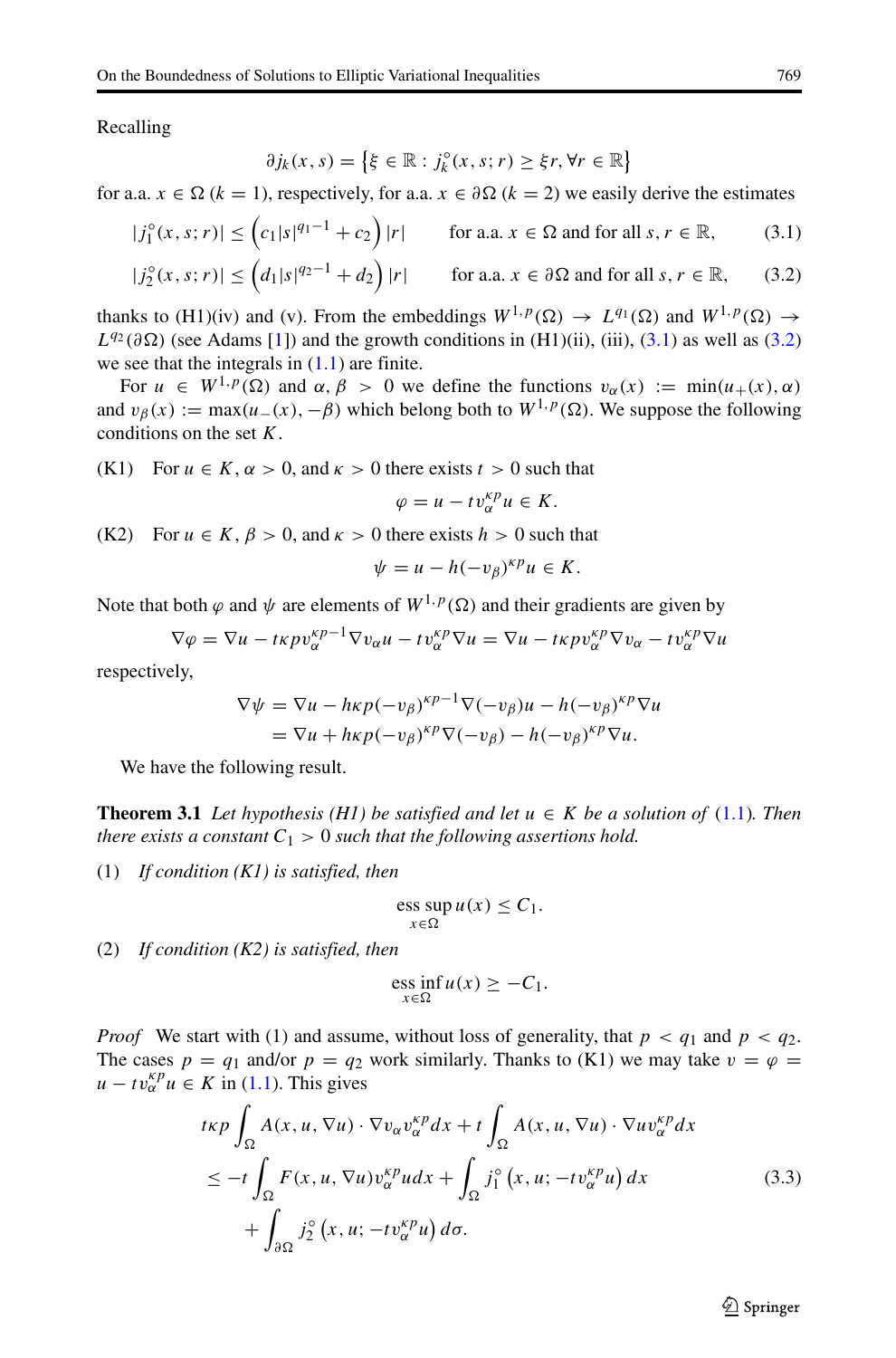Since  $j_k$  ( $k = 1, 2$ ) are positively homogeneous with respect to the third argument (cf. [\[9,](#page-18-23) Proposition 2.1.1]), we can divide inequality [\(3.3\)](#page-6-2) by *t >* 0.

Let us estimate the several terms in  $(3.3)$ . We start with the left-hand side of  $(3.3)$  by applying hypothesis  $(H1)(i)$  and Hölder's inequality. We obtain

$$
\kappa p \int_{\Omega} A(x, u, \nabla u) \cdot \nabla v_{\alpha} v_{\alpha}^{k p} dx + \int_{\Omega} A(x, u, \nabla u) \cdot \nabla u v_{\alpha}^{k p} dx \n= \kappa p \int_{\Omega} A(x, v_{\alpha}, \nabla v_{\alpha}) \cdot \nabla v_{\alpha} v_{\alpha}^{k p} dx + \int_{\Omega} A(x, u_{+}, \nabla u_{+}) \cdot \nabla u_{+} v_{\alpha}^{k p} dx \n\geq \kappa p \int_{\Omega} (a_{1} |\nabla v_{\alpha}|^{p} - a_{2} |v_{\alpha}|^{q_{1}} - a_{3}) v_{\alpha}^{k p} dx \n+ \int_{\Omega} (a_{1} |\nabla u_{+}|^{p} - a_{2} |u_{+}|^{q_{1}} - a_{3}) v_{\alpha}^{k p} dx \n\geq \kappa p \left( a_{1} \int_{\Omega} |\nabla v_{\alpha}|^{p} v_{\alpha}^{k p} dx - a_{2} \int_{\Omega} u_{+}^{(k+1)p} u_{+}^{q_{1}-p} dx - a_{3} \int_{\Omega} u_{+}^{k p} dx \right) \n+ a_{1} \int_{\Omega} |\nabla u_{+}|^{p} v_{\alpha}^{k p} dx - (a_{2} + a_{3}) \int_{\Omega} u_{+}^{(k+1)p} u_{+}^{q_{1}-p} dx - a_{3} |\Omega|_{N} \n\geq a_{1} \kappa p \int_{\Omega} |\nabla v_{\alpha}|^{p} v_{\alpha}^{k p} dx + a_{1} \int_{\Omega} |\nabla u_{+}|^{p} v_{\alpha}^{k p} dx \n- M_{1}(\kappa p + 1) \| u_{+}^{k+1} \|_{L^{q_{1}}(\Omega)}^{p} - M_{2}.
$$
\n(3.4)

By means of (H1)(iii) combined with Hölder's inequality and Young's inequality with  $\varepsilon_1$  > 0 the first term on the right-hand side can be estimated through

$$
-\int_{\Omega} F(x, u, \nabla u) v_{\alpha}^{k} u dx
$$
  
\n
$$
\leq b_1 \int_{\Omega} \frac{q_1 - 1}{\varepsilon_1^{q_1}} |\nabla u_+|^{p \frac{q_1 - 1}{q_1}} u_+^{p \frac{q_1 - 1}{q_1}} \varepsilon_1^{p \frac{q_1 - 1}{q_1}} u_+^{k} u_+^{p (1 - \frac{q_1 - 1}{q_1}) + 1} dx
$$
  
\n
$$
+ (b_2 + b_3) \int_{\Omega} u_+^{(k+1)} u_+^{q_1 - p} dx + b_3 |\Omega|_N
$$
  
\n
$$
\leq \frac{\varepsilon_1 b_1}{(\kappa + 1)^p} \int_{\Omega} |\nabla u_+^{k+1}|^p dx + M_3 \left( \varepsilon_1^{-(q_1 - 1)} + 1 \right) \left\| u_+^{k+1} \right\|_{L^{q_1}(\Omega)}^p + M_4.
$$
\n(3.5)

Owing to  $(3.1)$  combined with Hölder's inequality the second integral on the right-hand side of  $(3.3)$  gives

$$
\int_{\Omega} j_1^{\circ} (x, u; -v_{\alpha}^{k p} u) dx \le \int_{\Omega} \left( c_1 |u|^{q_1 - 1} + c_2 \right) u_+^{k p + 1} dx
$$
\n
$$
\le M_5 \left\| u_+^{k+1} \right\|_{L^{q_1}(\Omega)}^p + M_6.
$$
\n(3.6)

In the same way, using  $(3.2)$  and again Hölder's inequality, we get for the last integral

<span id="page-7-0"></span>
$$
\int_{\partial \Omega} j_2^{\circ} (x, u; -v_{\alpha}^{k} u) d\sigma \le \int_{\partial \Omega} \left( d_1 |u|^{q_2 - 1} + d_2 \right) u_+^{k+1} d\sigma
$$
\n
$$
\le M_7 \left\| u_+^{k+1} \right\|_{L^{q_2}(\partial \Omega)}^p + M_8.
$$
\n(3.7)

2 Springer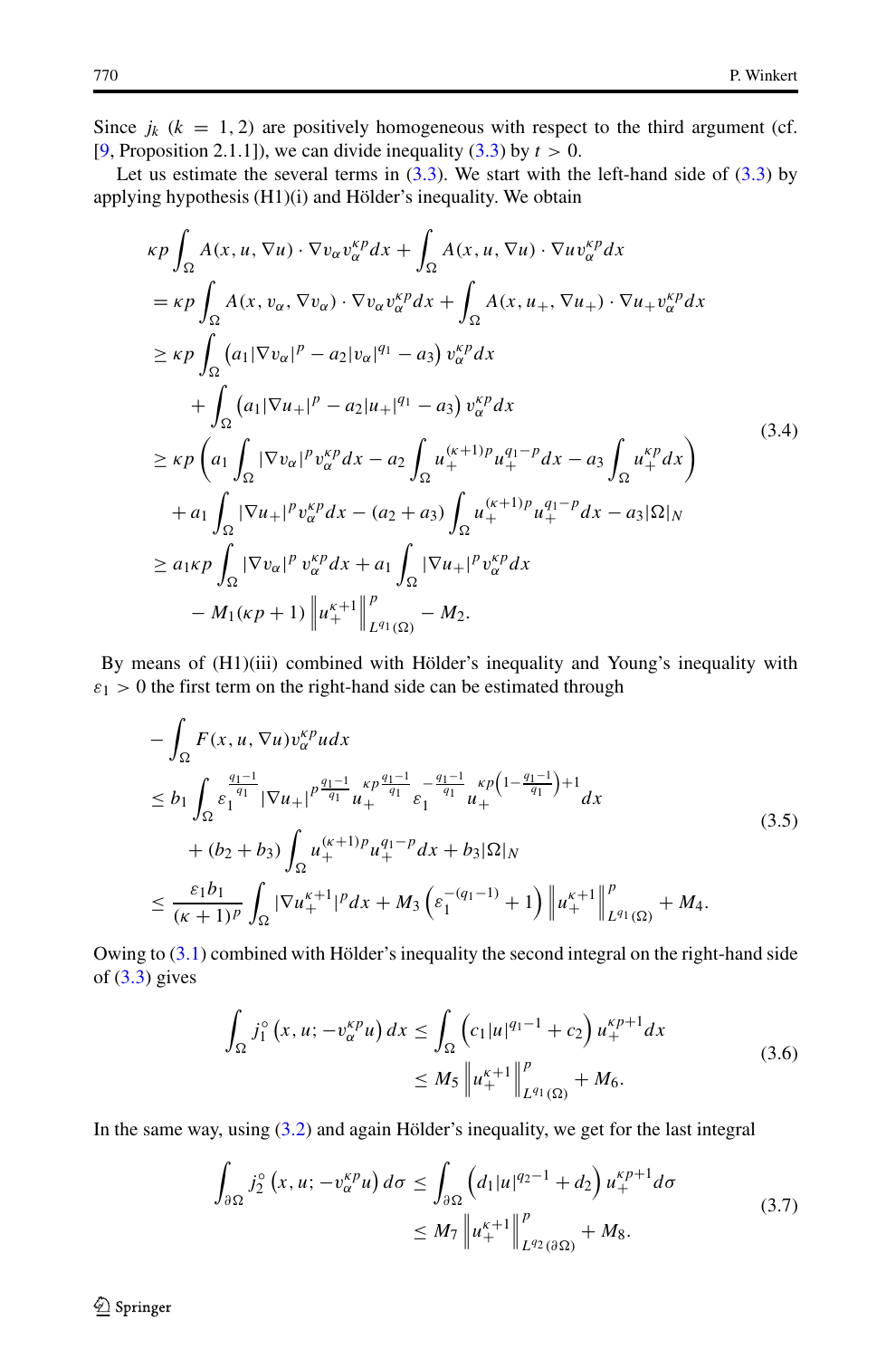Now, combining  $(3.3)$ – $(3.7)$  we have

$$
a_1 \kappa p \int_{\Omega} |\nabla v_{\alpha}|^p v_{\alpha}^{\kappa p} dx + a_1 \int_{\Omega} |\nabla u_+|^p v_{\alpha}^{\kappa p} dx
$$
  
\n
$$
\leq \frac{\varepsilon_1 b_1}{(\kappa + 1)^p} \int_{\Omega} |\nabla u_+^{\kappa + 1}|^p dx + M_9 \left( \varepsilon_1^{-(q_1 - 1)} + 1 \right) \left\| u_+^{\kappa + 1} \right\|_{L^{q_1}(\Omega)}^p
$$
  
\n
$$
+ M_{10} \left\| u_+^{\kappa + 1} \right\|_{L^{q_2}(\partial \Omega)}^p + M_{11}.
$$

Taking into account Fatou's lemma yields

$$
a_1 \frac{\kappa p + 1}{(\kappa + 1)^p} \int_{\Omega} \left| \nabla u_+^{\kappa+1} \right|^p dx
$$
  
\n
$$
\leq \frac{\varepsilon_1 b_1}{(\kappa + 1)^p} \int_{\Omega} |\nabla u_+^{\kappa+1}|^p dx + M_9 \left( \varepsilon_1^{-(q_1 - 1)} + 1 \right) \left| u_+^{\kappa+1} \right|_{L^{q_1}(\Omega)}^p
$$
  
\n
$$
+ M_{10} \left| u_+^{\kappa+1} \right|_{L^{q_2}(\partial \Omega)}^p + M_{11}.
$$
\n(3.8)

Choosing  $ε_1 = \frac{a_1}{2b_1}$  (*κp* + 1) implies  $ε_1^{-(q_1-1)}$  ≤ *M*<sub>12</sub>. Then, [\(3.8\)](#page-8-0) becomes

<span id="page-8-1"></span><span id="page-8-0"></span>
$$
\frac{a_1}{2} \frac{\kappa p + 1}{(\kappa + 1)^p} \int_{\Omega} \left| \nabla u_+^{\kappa+1} \right|^p dx
$$
\n
$$
\leq M_{13} \left\| u_+^{\kappa+1} \right\|_{L^{q_1}(\Omega)}^p + M_{10} \left\| u_+^{\kappa+1} \right\|_{L^{q_2}(\partial \Omega)}^p + M_{11}.
$$
\n(3.9)

Now, we may apply Proposition 2.1 to the boundary term in [\(3.9\)](#page-8-1) (with  $q = q_2, \varepsilon = \varepsilon_2$ ) and Hölder's inequality as before to get

$$
\|u_{+}^{\kappa+1}\|_{L^{q_2}(\partial\Omega)}^p
$$
\n
$$
\leq \varepsilon_2 \int_{\Omega} |\nabla u_{+}^{\kappa+1}|^p dx + \varepsilon_2 \int_{\Omega} u_{+}^{(\kappa+1)p} dx + a_1 \varepsilon_2^{-a_2} \int_{\Omega} u_{+}^{(\kappa+1)p} dx \qquad (3.10)
$$
\n
$$
\leq \varepsilon_2 \int_{\Omega} |\nabla u_{+}^{\kappa+1}|^p dx + M_{14} (\varepsilon_2 + \varepsilon_2^{-a_2}) \|u_{+}^{\kappa+1}\|_{L^{q_1}(\Omega)}^p.
$$

Combining  $(3.9)$  and  $(3.10)$  results in

<span id="page-8-2"></span>
$$
\left(\frac{a_1 \kappa p + 1}{2 \kappa + 1} - M_{10}\varepsilon_2\right) \int_{\Omega} \left|\nabla u_+^{\kappa+1}\right|^p dx
$$
  
\n
$$
\leq M_{15} \left(\varepsilon_2 + \varepsilon_2^{-a_2} + 1\right) \left\|u_+^{\kappa+1}\right\|_{L^{q_1}(\Omega)}^p + M_{11}.
$$

The choice  $\varepsilon_2 = \frac{a_1}{4M_{10}} \frac{\kappa p + 1}{(\kappa + 1)^p}$  gives

$$
\frac{a_1}{4} \frac{\kappa p + 1}{(\kappa + 1)^p} \int_{\Omega} \left| \nabla u_+^{\kappa+1} \right|^p dx \le M_{16} \left( \frac{(\kappa + 1)^p}{\kappa p + 1} \right)^{M_{17}} \left\| u_+^{\kappa+1} \right\|_{L^{q_1}(\Omega)}^p + M_{11}. \tag{3.11}
$$

Finally, we divide [\(3.11\)](#page-8-3) by  $\frac{a_1}{4} \frac{\kappa p + 1}{(\kappa + 1)^p} > 0$  and add on both sides the integral  $\int_{\Omega} u_+^{(\kappa + 1)p} dx$ <br>which leads to

$$
\int_{\Omega} \left| \nabla u_{+}^{\kappa+1} \right|^{p} dx + \int_{\Omega} u_{+}^{(\kappa+1)p} dx \n\leq M_{18} \left( \frac{(\kappa+1)^{p}}{\kappa p+1} \right)^{M_{19}} \left( \left\| u_{+}^{\kappa+1} \right\|_{L^{q_{1}}(\Omega)}^{p} + 1 \right),
$$
\n(3.12)

<span id="page-8-4"></span><span id="page-8-3"></span>**◯** Springer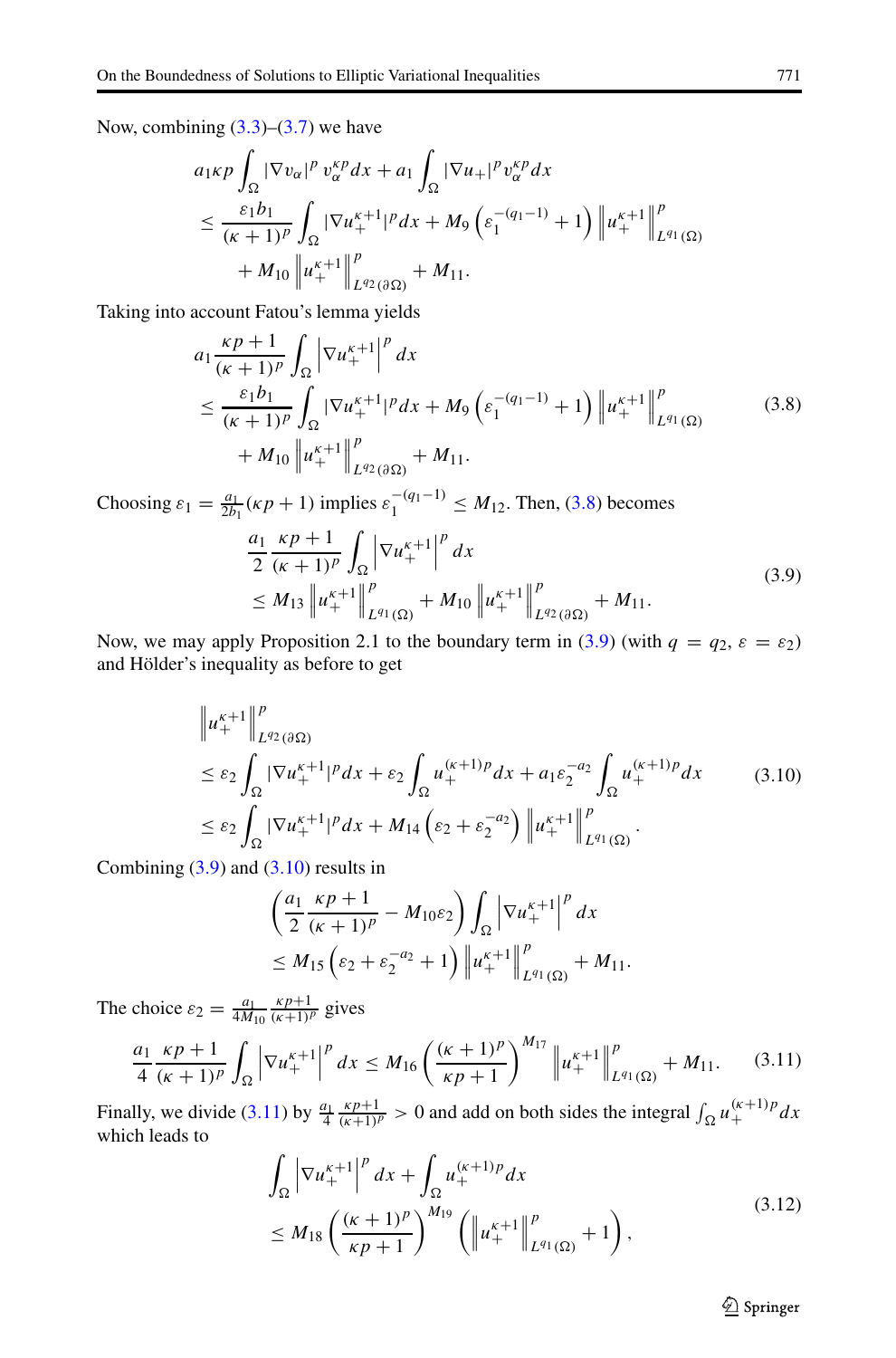where Hölder's inequality was again taken into account on the right-hand side.

Having regard to the continuous embedding  $W^{1,p}(\Omega) \to L^{\tilde{p}^*}(\Omega)$  with

<span id="page-9-0"></span>
$$
\tilde{p}^* = \begin{cases} \frac{Np}{N-p} & \text{if } p < N, \\ 2q_1 & \text{if } p \ge N, \end{cases}
$$

we obtain

$$
||u_{+}||_{L^{(\kappa+1)\tilde{p}^{*}}(\Omega)} = ||u_{+}^{\kappa+1}||_{L^{\tilde{p}^{*}}(\Omega)}^{\frac{1}{\kappa+1}}\n\leq M_{20}^{\frac{1}{\kappa+1}} ||u_{+}^{\kappa+1}||_{W^{1,p}(\Omega)}^{\frac{1}{\kappa+1}}\n= M_{20}^{\frac{1}{\kappa+1}} \left( \int_{\Omega} |\nabla u_{+}^{\kappa+1}|^{p} dx + \int_{\Omega} u_{+}^{(\kappa+1)p} dx \right)^{\frac{1}{(\kappa+1)p}},
$$
\n(3.13)

where  $M_{20} > 0$  denotes the embedding constant. Combining [\(3.12\)](#page-8-4) and [\(3.13\)](#page-9-0) we derive

$$
||u+||_{L^{(\kappa+1)\tilde{p}^{*}}(\Omega)}
$$
\n
$$
\leq M_{20}^{\frac{1}{\kappa+1}} \left( \int_{\Omega} |\nabla u_{+}^{\kappa+1}|^{p} dx + \int_{\Omega} u_{+}^{(\kappa+1)p} dx \right)^{\frac{1}{(\kappa+1)p}}
$$
\n
$$
\leq M_{20}^{\frac{1}{\kappa+1}} M_{18}^{\frac{1}{(\kappa+1)p}} \left( \frac{(\kappa+1)^{M_{19}}}{(\kappa p+1)^{\frac{M_{19}}{p}}} \right)^{\frac{1}{\kappa+1}} \left( \left\| u_{+}^{\kappa+1} \right\|_{L^{q_{1}}(\Omega)}^{p} + 1 \right)^{\frac{1}{(\kappa+1)p}}.
$$
\n(3.14)

Observe that

$$
\left(\frac{(\kappa+1)^{M_{19}}}{(\kappa p+1)^{\frac{M_{19}}{p}}}\right)^{\frac{1}{\sqrt{\kappa+1}}} \ge 1 \quad \text{and} \quad \lim_{\kappa \to \infty} \left(\frac{(\kappa+1)^{M_{19}}}{(\kappa p+1)^{\frac{M_{19}}{p}}}\right)^{\frac{1}{\sqrt{\kappa+1}}} = 1.
$$

Hence, we find a constant  $M_{21} > 1$  such that

<span id="page-9-2"></span>
$$
\left(\frac{(\kappa+1)^{M_{19}}}{(\kappa p+1)^{\frac{M_{19}}{p}}}\right)^{\frac{1}{\kappa+1}} \le M_{21}^{\frac{1}{\sqrt{\kappa+1}}}.
$$
\n(3.15)

<span id="page-9-3"></span><span id="page-9-1"></span>*. .*

Applying  $(3.15)$  to  $(3.14)$  gives the estimate

$$
\|u_{+}\|_{L^{(\kappa+1)\tilde{p}^{*}}(\Omega)} \leq M_{20}^{\frac{1}{\kappa+1}} M_{18}^{\frac{1}{(\kappa+1)p}} M_{21}^{\frac{1}{\sqrt{\kappa+1}}} \left( \left\| u_{+}^{\kappa+1} \right\|_{L^{q_1}(\Omega)}^p + 1 \right)^{\frac{1}{(\kappa+1)p}}.
$$
 (3.16)

Now we can start with the typical bootstrap arguments. Choosing *κ* such that

$$
\kappa_1: (\kappa_1 + 1)q_1 = \tilde{p}^*,
$$
  
\n
$$
\kappa_2: (\kappa_2 + 1)q_1 = (\kappa_1 + 1)\tilde{p}^*,
$$
  
\n
$$
\kappa_3: (\kappa_3 + 1)q_1 = (\kappa_2 + 1)\tilde{p}^*,
$$
  
\n
$$
\vdots
$$

we see that

$$
||u_+||_{L^{(\kappa+1)\tilde p^*}(\Omega)} \leq C(\kappa)
$$

*.*

for any finite number  $\kappa$ , where  $C(\kappa)$  is a positive constant depending on  $\kappa$ . Thus,  $u_+ \in$  $L^r(\Omega)$  for any  $r \in (1, \infty)$ .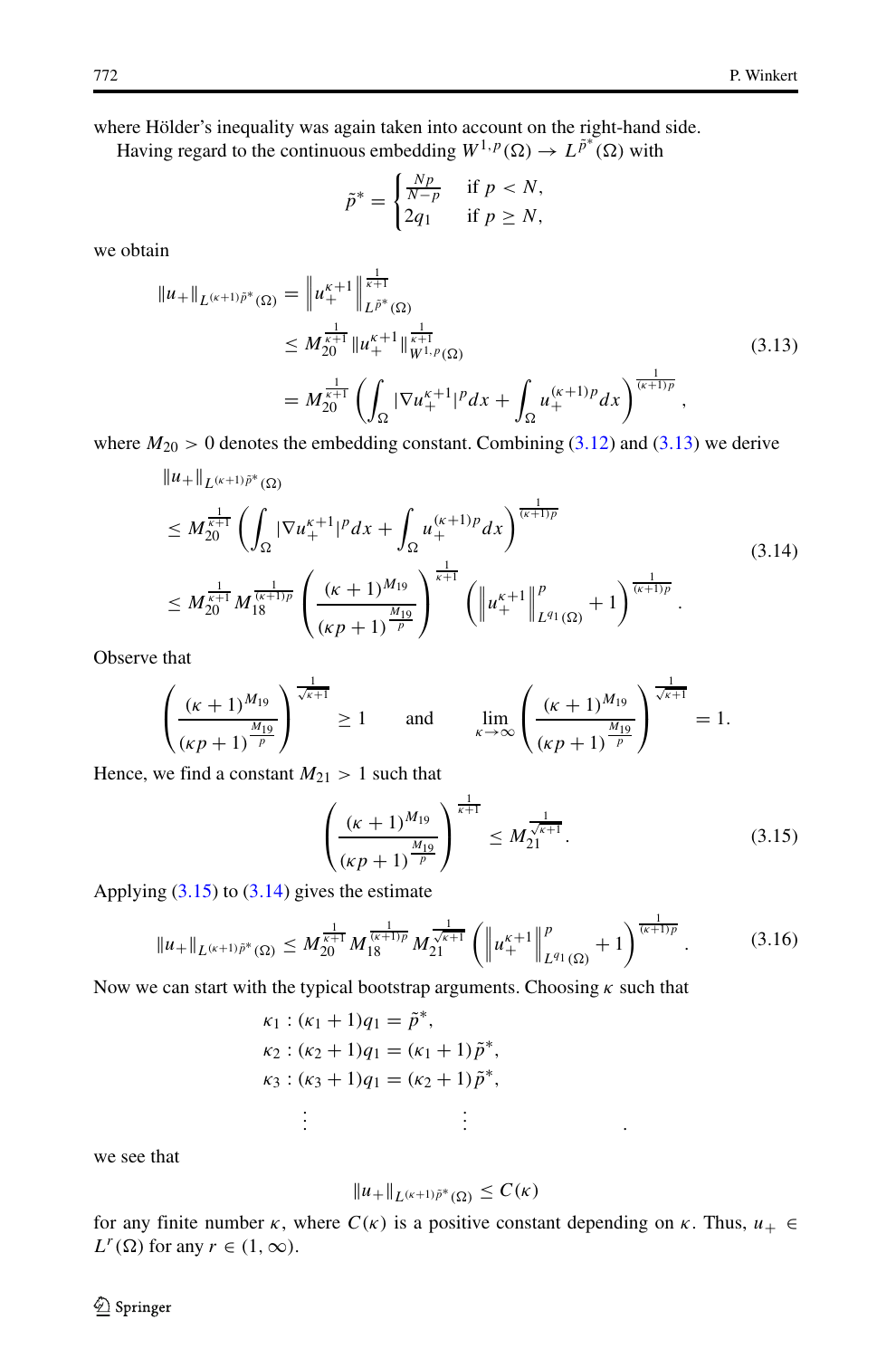In order to prove the uniform estimate with respect to *κ* we argue as follows. If there is a sequence  $\kappa_n \to \infty$  such that

$$
\int_{\Omega} u_{+}^{(\kappa_n+1)q_1} dx \le 1,
$$

we directly obtain

<span id="page-10-0"></span>
$$
||u_+||_{L^{\infty}(\Omega)} \leq 1.
$$

In the opposite case there exists a number  $\kappa_0 > 0$  such that

$$
\int_{\Omega} u_{+}^{(\kappa+1)q_1} dx > 1 \qquad \text{for any } \kappa \geq \kappa_0.
$$

Then we conclude from  $(3.16)$ 

$$
||u_{+}||_{L^{(\kappa+1)\tilde{p}^{*}}(\Omega)} \leq M_{20}^{\frac{1}{\kappa+1}} M_{18}^{\frac{1}{(\kappa+1)p}} M_{21}^{\frac{1}{\sqrt{\kappa+1}}} \left(2 \left\| u_{+}^{\kappa+1} \right\|_{L^{q_1}(\Omega)}^p \right)^{\frac{1}{(\kappa+1)p}} \n\leq M_{20}^{\frac{1}{\kappa+1}} M_{22}^{\frac{1}{(\kappa+1)p}} M_{21}^{\frac{1}{\sqrt{\kappa+1}}} ||u_{+}||_{L^{(\kappa+1)q_1}(\Omega)}.
$$
\n(3.17)

Applying again the bootstrap arguments we define a sequence  $(\kappa_n)$  such that

<span id="page-10-1"></span>
$$
\kappa_1: (\kappa_1 + 1)q_1 = (\kappa_0 + 1)\tilde{p}^*,
$$
  
\n
$$
\kappa_2: (\kappa_2 + 1)q_1 = (\kappa_1 + 1)\tilde{p}^*,
$$
  
\n
$$
\kappa_3: (\kappa_3 + 1)q_1 = (\kappa_2 + 1)\tilde{p}^*,
$$
  
\n
$$
\vdots \qquad \vdots
$$
  
\n(3.18)

By induction, from  $(3.17)$  and  $(3.18)$ , we obtain

$$
||u_{+}||_{L^{(\kappa_{n}+1)\tilde{p}^{*}}(\Omega)} \leq M_{20}^{\frac{1}{\kappa_{n}+1}} M_{22}^{\frac{1}{(\kappa_{n}+1)p}} M_{21}^{\frac{1}{\sqrt{\kappa_{n}+1}}} ||u_{+}||_{L^{(\kappa_{n}+1)q_{1}}(\Omega)}
$$
  
= 
$$
M_{20}^{\frac{1}{\kappa_{n}+1}} M_{22}^{\frac{1}{(\kappa_{n}+1)p}} M_{21}^{\frac{1}{\sqrt{\kappa_{n}+1}}} ||u_{+}||_{L^{(\kappa_{n-1}+1)\tilde{p}^{*}}(\Omega)}
$$

for any  $n \in \mathbb{N}$ , where the sequence  $(\kappa_n)$  is chosen such that  $(\kappa_n + 1) = (\kappa_0 + 1) \left(\frac{\tilde{p}^*}{q_1}\right)^n$ . Then, we have

$$
\|u_+\|_{L^{(\kappa_n+1)\tilde{p}^*}(\Omega)}\leq M_{20}^{\sum_{i=1}^n\frac{1}{\kappa_i+1}}M_{22}^{\sum_{i=1}^n\frac{1}{(\kappa_i+1)p}}M_{21}^{\sum_{i=1}^n\frac{1}{\sqrt{\kappa_i+1}}}\|u_+\|_{L^{(\kappa_0+1)\tilde{p}^*}(\Omega)},
$$

with  $(\kappa_n + 1)\tilde{p}^* \to \infty$  as  $n \to \infty$ . Since  $\frac{1}{\kappa_i + 1} = \frac{1}{\kappa_0 + 1} \left( \frac{q_1}{\tilde{p}^*} \right)$ *p*˜∗  $\int_0^{\hat{i}}$  and  $\frac{q_1}{\tilde{p}^*}$  < 1 there is a constant  $M_{23} > 0$  such that

$$
||u_{+}||_{L^{(\kappa_{n}+1)\tilde{\rho}^{*}}(\Omega)} \leq M_{23}||u_{+}||_{L^{(\kappa_{0}+1)\tilde{\rho}^{*}}(\Omega)}.
$$
\n(3.19)

Since  $u_+ \in L^r(\Omega)$  for any  $r \in (1, \infty)$ , the right-hand side of [\(3.19\)](#page-10-2) is finite. By means of [\(3.19\)](#page-10-2) it follows that

<span id="page-10-2"></span>
$$
\operatorname{ess} \sup_{x \in \Omega} u_+(x) \le C_1
$$

(see Drábek-Kufner-Nicolosi [\[12,](#page-18-17) proof of Lemma 3.2]).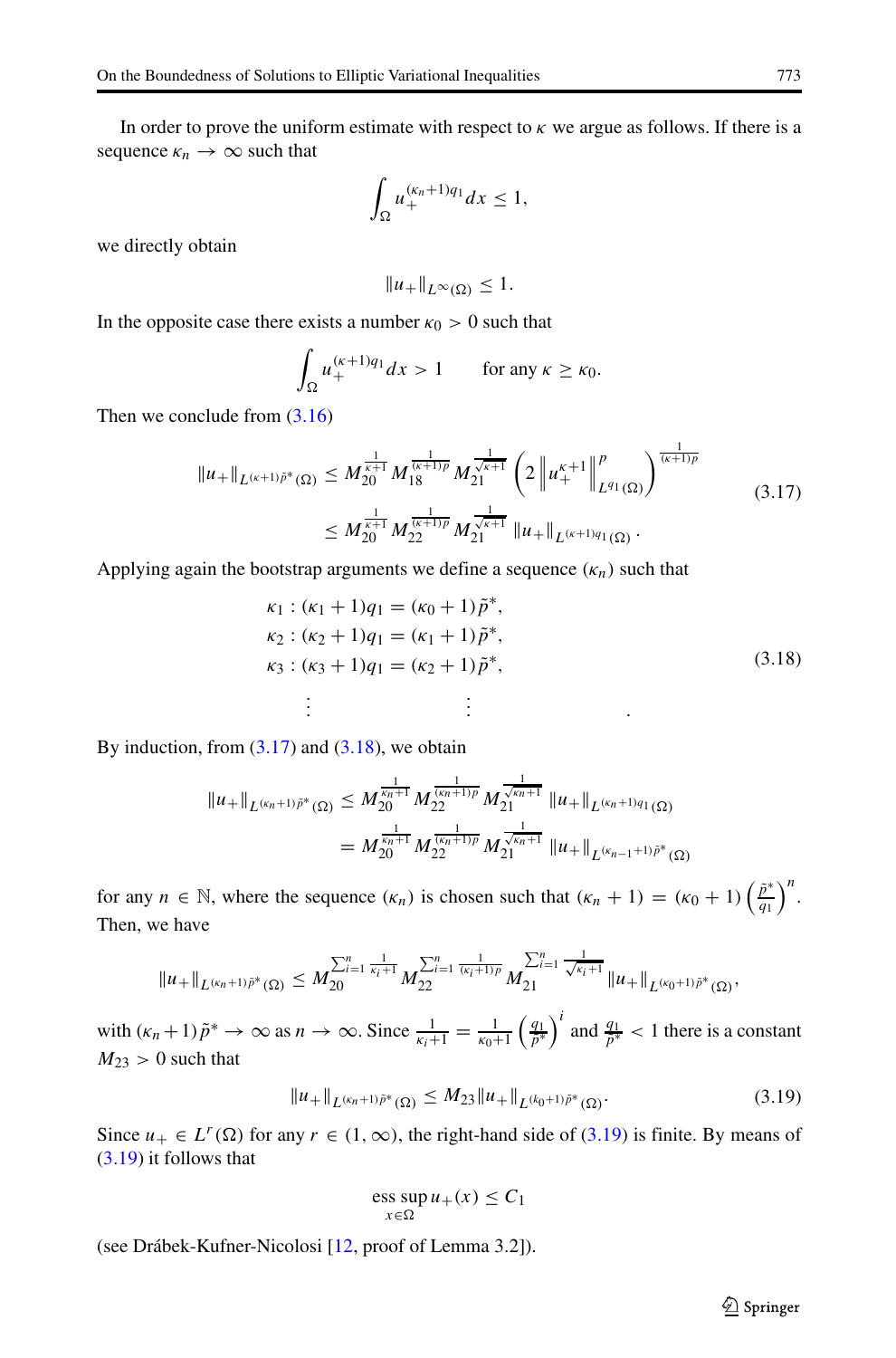The second part can be proved similarly. We take  $v = \psi = u - h(-v_\beta)^{k p} u$  in [\(1.1\)](#page-0-0) which leads to

$$
h\kappa p \int_{\Omega} A(x, u, \nabla u) \cdot \nabla v_{\beta} (-v_{\beta})^{\kappa p} dx + h \int_{\Omega} A(x, u, \nabla u) \cdot \nabla u (-v_{\beta})^{\kappa p} dx
$$
  
\n
$$
\leq -h \int_{\Omega} F(x, u, \nabla u) (-v_{\beta})^{\kappa p} u dx + \int_{\Omega} j_{1}^{\circ} (x, u; -h(-v_{\beta})^{\kappa p} u) dx
$$
 (3.20)  
\n
$$
+ \int_{\partial \Omega} j_{2}^{\circ} (x, u; -h(-v_{\beta})^{\kappa p} u) d\sigma.
$$

Applying again the structure conditions in (H1) combined with Hölder's and Young's inequality to  $(3.20)$  the statement in  $(2)$  can be shown as in the first part. This completes the proof.  $\Box$ 

As a direct consequence of Theorem 3.1 we obtain the following corollary.

**Corollary 3.1** Assume hypotheses (H1), (K1), (K2) and let  $u \in K$  be a solution of [\(1.1\)](#page-0-0). *Then there holds*

<span id="page-11-0"></span>
$$
\operatorname{ess}_{x \in \Omega} \sup |u(x)| \le C_1,
$$

*where the constant*  $C_1$  *is the same as in Theorem 3.1.* 

*Remark 3.3* Note that the constant  $C_1$  in Theorem 3.1 depends on the given data and on the solution  $u \in K$ , that is,

$$
C_1 = C_1(p, q_1, q_2, a_1, a_2, a_3, b_1, b_2, b_3, c_1, c_2, d_1, d_2, \Omega, u).
$$

The assumption  $(H1)(ii)$  is not needed in the proof of Theorem 3.1. It should be noted that the finiteness of the integrals

<span id="page-11-1"></span>
$$
\int_{\Omega} |\nabla u_{+}^{\kappa+1}|^{p} dx, \quad \int_{\Omega} u_{+}^{(\kappa+1)q_{1}} dx
$$

is shown in the end of the proof of Theorem 3.1 by a suitable choice of the parameter  $\kappa$ . This is a typical proceeding in the usage of the Moser iteration.

*Remark 3.4* If  $V = W_0^{1,p}(\Omega)$  being the usual Sobolev space consisting of the elements of  $W^{1,p}(\Omega)$  with zero traces on  $\partial\Omega$ , problem [\(1.1\)](#page-0-0) reduces to

$$
u \in K: \quad \int_{\Omega} A(x, u, \nabla u) \cdot \nabla (v - u) dx + \int_{\Omega} F(x, u, \nabla u) (v - u) dx + \int_{\Omega} j_1^{\circ}(x, u; v - u) dx \ge 0,
$$
\n(3.21)

for all  $v \in K \subseteq W_0^{1,p}(\Omega)$ . We observe that the results ensured by Theorem 3.1 still hold for problems of type [\(3.21](#page-11-1)). In this case we do not need Proposition 2.1 and the proof becomes more simple. In general, the assumptions in (K1) and (K2) are satisfied if  $K = W_0^{1,p}(\Omega)$ and  $K = W^{1,p}(\Omega)$ .

*Remark 3.5* As already mentioned in the Introduction our assumptions on the set of constraints are weaker than those in Kovalevsky-Nikolosi [\[20\]](#page-18-4). Precisely, Hypothesis 2.6(i) in [\[20\]](#page-18-4) is not necessary in our proof.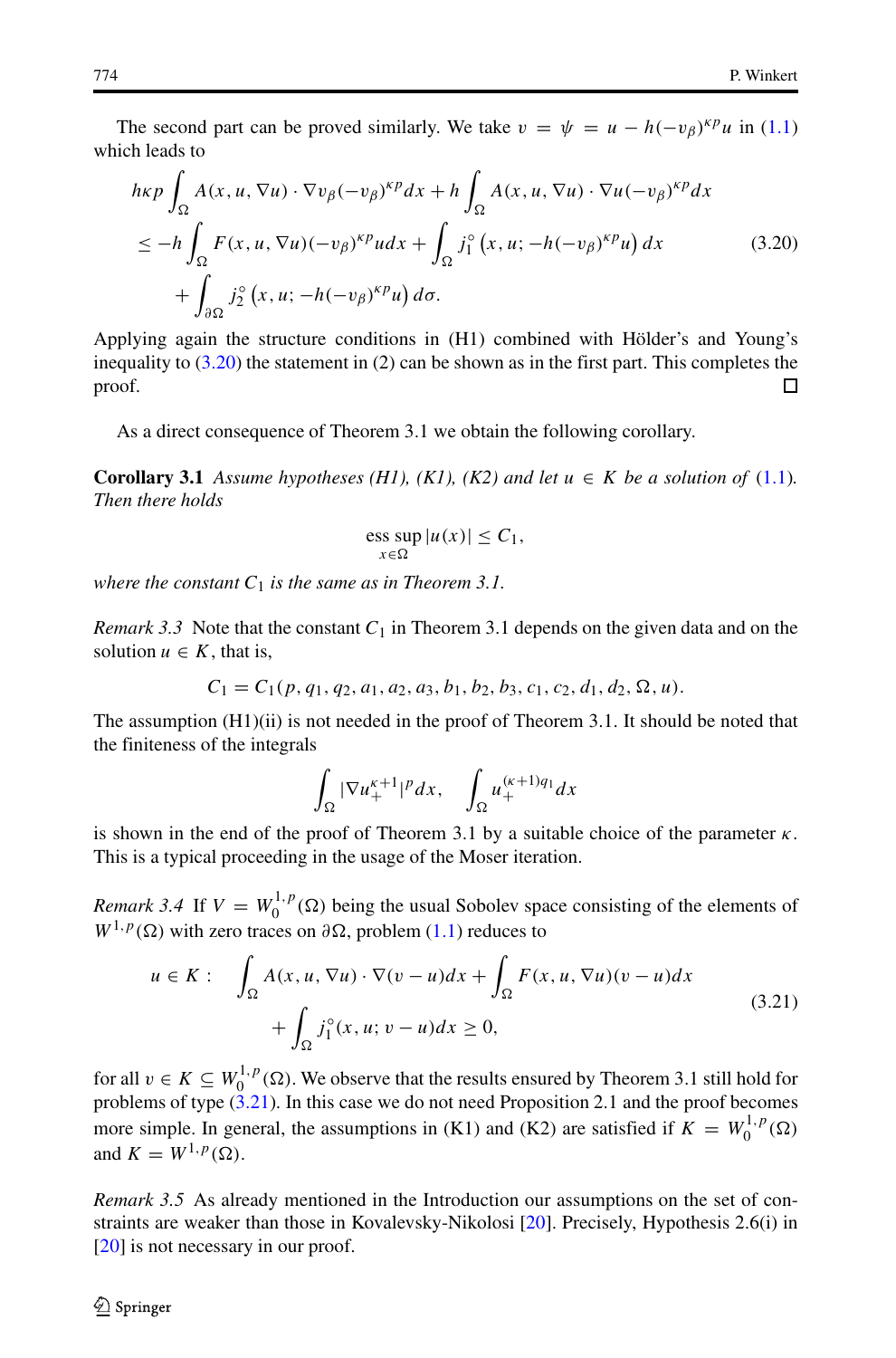Let us consider some examples of suitable sets *K*. To this end, let  $\vartheta$ ,  $\vartheta_j$ ,  $\omega$ ,  $\psi : \Omega \to \mathbb{R}$ ,  $j = 1, \ldots, N$ , be given functions such that  $\vartheta \ge 0, \omega \le 0 \le \psi$  a.e. in  $\Omega$ .

*Example 3.6* Let  $\Theta$  :  $\Omega \times \mathbb{R} \to \mathbb{R}$  be a function such that  $s \to \Theta(x, s)$  is convex for a.a. *x*  $\in \Omega$  and such that  $\Theta(x, 0) \le 0$  for a.a. *x*  $\in \Omega$ . Then the set

$$
K = \left\{ u \in W^{1,p}(\Omega) : \Theta(x, u(x)) \le 0 \quad \text{a.e. in } \Omega \right\}
$$

fulfills the conditions (K1), (K2) with  $t = \alpha^{-k}$  and  $h = \beta^{-k}$ . In particular,  $\Theta$  can be of the following form

$$
\Theta(x,s) = s - \vartheta(x), \qquad \Theta(x,s) = -s - \vartheta(x), \qquad \Theta(x,s) = (s - \omega(x))(s - \psi(x)).
$$

From this choice we see that the subsequent sets satisfy our assumptions:

$$
K = \{u \in W^{1,p}(\Omega) : u \le \vartheta \quad \text{a.e. in } \Omega\},\
$$
  

$$
K = \{u \in W^{1,p}(\Omega) : u \ge -\vartheta \quad \text{a.e. in } \Omega\},\
$$
  

$$
K = \{u \in W^{1,p}(\Omega) : \omega \le u \le \psi \quad \text{a.e. in } \Omega\}.
$$

*Example 3.7* Let  $\Upsilon$  :  $\Omega \times \mathbb{R}^N \to \mathbb{R}$  be a function such that  $\xi \to \Upsilon(x, \xi)$  is convex for a.a. *x*  $\in \Omega$  and such that  $\Upsilon(x, 0) \le 0$  for a.a.  $x \in \Omega$ . Then the set

$$
K = \left\{ u \in W^{1,p}(\Omega) : \Upsilon(x, \nabla u(x)) \le 0 \quad \text{a.e. in } \Omega \right\}
$$

fulfills the conditions (K1), (K2) with  $t = (k p + 1)^{-1} \alpha^{-k p}$  and  $h = (k p + 1)^{-1} \beta^{-k p}$ . As before, we see that

$$
\Upsilon(x,\xi) = |\xi| - \vartheta(x), \qquad \Upsilon(x,\xi) = \sum_{j=1}^{N} \vartheta_j(x)\xi_j - \vartheta(x), \quad \xi = (\xi_1, ..., \xi_N)
$$

are suitable choices for *ϒ*. Hence, our results can be applied to the sets

$$
K = \{u \in W^{1,p}(\Omega) : |\nabla u| \le \vartheta \quad \text{a.e. in } \Omega\},\
$$

$$
K = \left\{u \in W^{1,p}(\Omega) : \sum_{j=1}^{N} \vartheta_j \frac{\partial u}{\partial x_j} \le \vartheta \quad \text{a.e. in } \Omega\right\}.
$$

## <span id="page-12-0"></span>**4** The Case  $V = W^{1, p(\cdot)}(\Omega)$  Via De Giorgi Iteration

In this section we will provide a priori bounds for  $(1.1)$  by applying De Giorgi's iteration technique if p is a continuous function on  $\overline{\Omega}$ . Our assumptions in that case read as follows:

(H2) The mappings  $A: \Omega \times \mathbb{R} \times \mathbb{R}^N \to \mathbb{R}^N$  and  $F: \Omega \times \mathbb{R} \times \mathbb{R}^N \to \mathbb{R}$  are supposed to satisfy a Carathéodory condition while  $x \mapsto j_1(x, s)$ ,  $x \mapsto j_2(x, s)$  are measurable for all  $s \in \mathbb{R}$  and  $s \mapsto j_1(x, s), s \mapsto j_2(x, s)$  are locally Lipschitz for a.a.  $x \in \Omega$ and for a.a.  $x \in \partial \Omega$ , respectively. Furthermore, it is assumed the following:

(i) 
$$
A(x, s, \xi) \cdot \xi \ge a_1 |\xi|^{p(x)} - a_2 |s|^{q_1(x)} - a_3
$$
 for a.a.  $x \in \Omega$ ;

(ii) 
$$
|A(x, s, \xi)| \le a_4 |\xi|^{p(x)-1} + a_5 |s|^{q_1(x) \frac{p(x)-1}{p(x)}} + a_6
$$
 for a.a.  $x \in \Omega$ ;

*<sup>q</sup>*1*(x) p(x)*−<sup>1</sup>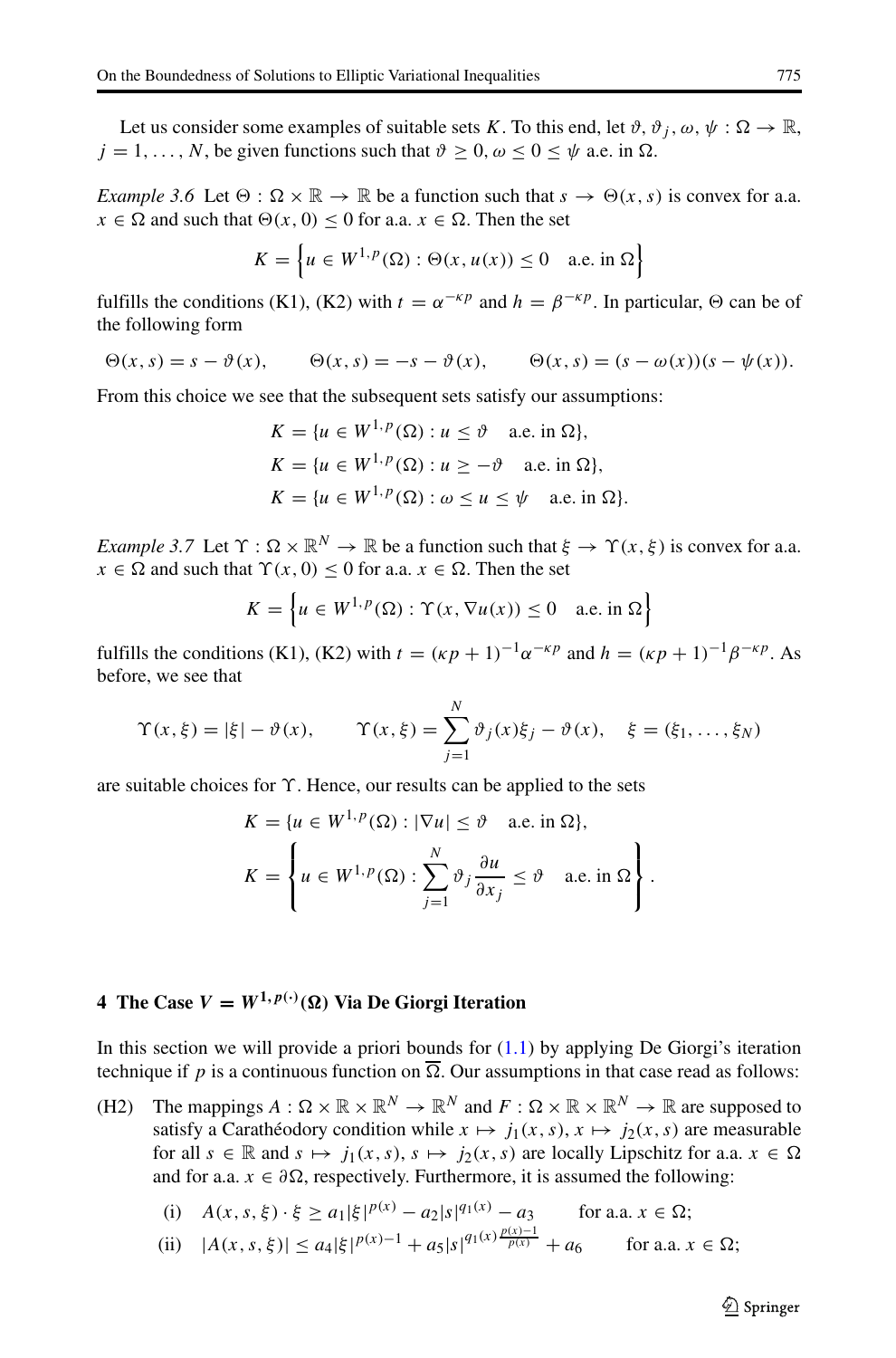(iii) 
$$
|F(x, s, \xi)| \le b_1 |\xi|^{p(x)} \frac{q_1(x) - 1}{q_1(x)} + b_2 |s|^{q_1(x) - 1} + b_3
$$
 for a.a.  $x \in \Omega$ ;  
\n(iv)  $|\eta| \le c_1 |s|^{q_1(x) - 1} + c_2$  for a.a.  $x \in \Omega$ , for all  $\eta \in \partial j_1(x, s)$ ;  
\n(v)  $|\tau| \le d_1 |s|^{q_2(x) - 1} + d_2$ , for a.a.  $x \in \partial \Omega$ , for all  $\tau \in \partial j_2(x, s)$ ;

and for all  $s \in \mathbb{R}$ , and all  $\xi \in \mathbb{R}^N$  with positive constants  $a_i, b_j, c_k, d_l$ *(i* ∈ {1, ..., 6}*, j* ∈ {1, ..., 3}*, k, l* ∈ {1, 2}*)* and fixed functions *p*, *q*<sub>1</sub> ∈  $C(\overline{\Omega})$ *,*  $q_2 \in C(\partial \Omega)$  such that  $1 < \inf_{x \in \overline{\Omega}} p(x)$  and

<span id="page-13-2"></span>
$$
p(x) \le q_1(x) < p^*(x), \ x \in \overline{\Omega}, \quad p(x) \le q_2(x) < p_*(x), \ x \in \partial \Omega,\tag{4.1}
$$

with the critical exponents

$$
p^*(x) = \begin{cases} \frac{Np(x)}{N-p(x)} & \text{if } p(x) < N, \\ +\infty & \text{if } p(x) \ge N, \end{cases} \quad p_*(x) = \begin{cases} \frac{(N-1)p(x)}{N-p(x)} & \text{if } p(x) < N, \\ +\infty & \text{if } p(x) \ge N. \end{cases}
$$

As in the case of constant exponents we obtain a certain growth rate of the generalized directional derivatives of the form

$$
|j_1^{\circ}(x,s;r)| \leq \left(c_1|s|^{q_1(x)-1} + c_2\right)|r| \quad \text{ for a.a. } x \in \Omega \text{ and for all } s, r \in \mathbb{R},\tag{4.2}
$$

$$
|j_2^{\circ}(x,s;r)| \le \left(d_1|s|^{q_2(x)-1} + d_2\right)|r| \quad \text{ for a.a. } x \in \partial\Omega \text{ and for all } s, r \in \mathbb{R}.\tag{4.3}
$$

Then, the finiteness of the left-hand side in  $(1.1)$  is a consequence of the compact embedding  $W^{1,p(\cdot)}(\Omega) \to L^{q_1(\cdot)}(\Omega)$  and the fact that the trace operator is a bounded operator from  $W^{1,p(\cdot)}(\Omega)$  into  $L^{q_2(\cdot)}(\partial\Omega)$  (see Fan-Shen-Zhao [\[14,](#page-18-29) Theorem 1.3] and Fan [\[13,](#page-18-30) Corollary 2.4]). Notice that we do not need log-Hölder continuity conditions, the variable exponents *p, q*1*,* and *q*<sup>2</sup> are only supposed to be continuous.

We assume the following hypotheses on the set *K*.

(K3) For  $u \in K$  and  $\kappa > 0$  there exists  $t > 0$  such that

<span id="page-13-1"></span><span id="page-13-0"></span>
$$
\varphi = u - t(u - \kappa)_+ \in K.
$$

(K4) For  $u \in K$  and  $\kappa > 0$  there exists  $h > 0$  such that

$$
\psi = u - h(u + \kappa)_- \in K.
$$

Since  $W^{1,p(\cdot)}(\Omega)$  has lattice structure we notice that both function  $\varphi$  and  $\psi$  belong to  $W^{1,p(\cdot)}(\Omega)$ .

We start with the result on truncated energy estimates.

**Proposition 4.1** *Assume hypothesis (H2) and let*  $u \in K$  *be a solution of* ([1.1\)](#page-0-0)*.* 

(1) *If condition (K3) is satisfied, then*

$$
\int_{A_{\kappa}}|\nabla u|^{p(x)}dx \leq \hat{M}_1 \int_{A_{\kappa}} u^{q_1(x)}dx + \hat{M}_2 \int_{\partial A_{\kappa}} u^{q_2(x)}d\sigma,
$$

*where*

$$
A_{\kappa} = \{x \in \Omega : u(x) > \kappa\}, \qquad \partial A_{\kappa} = \{x \in \partial \Omega : u(x) > \kappa\}, \quad \kappa \ge 1,
$$

*and with positive constants*  $\hat{M}_1 = \hat{M}_1(q_1, a_1, a_2, a_3, b_1, b_2, b_3, c_1, c_2)$  *and*  $\hat{M}_2 = \hat{M}_2(a_1, d_1, d_2)$ *.*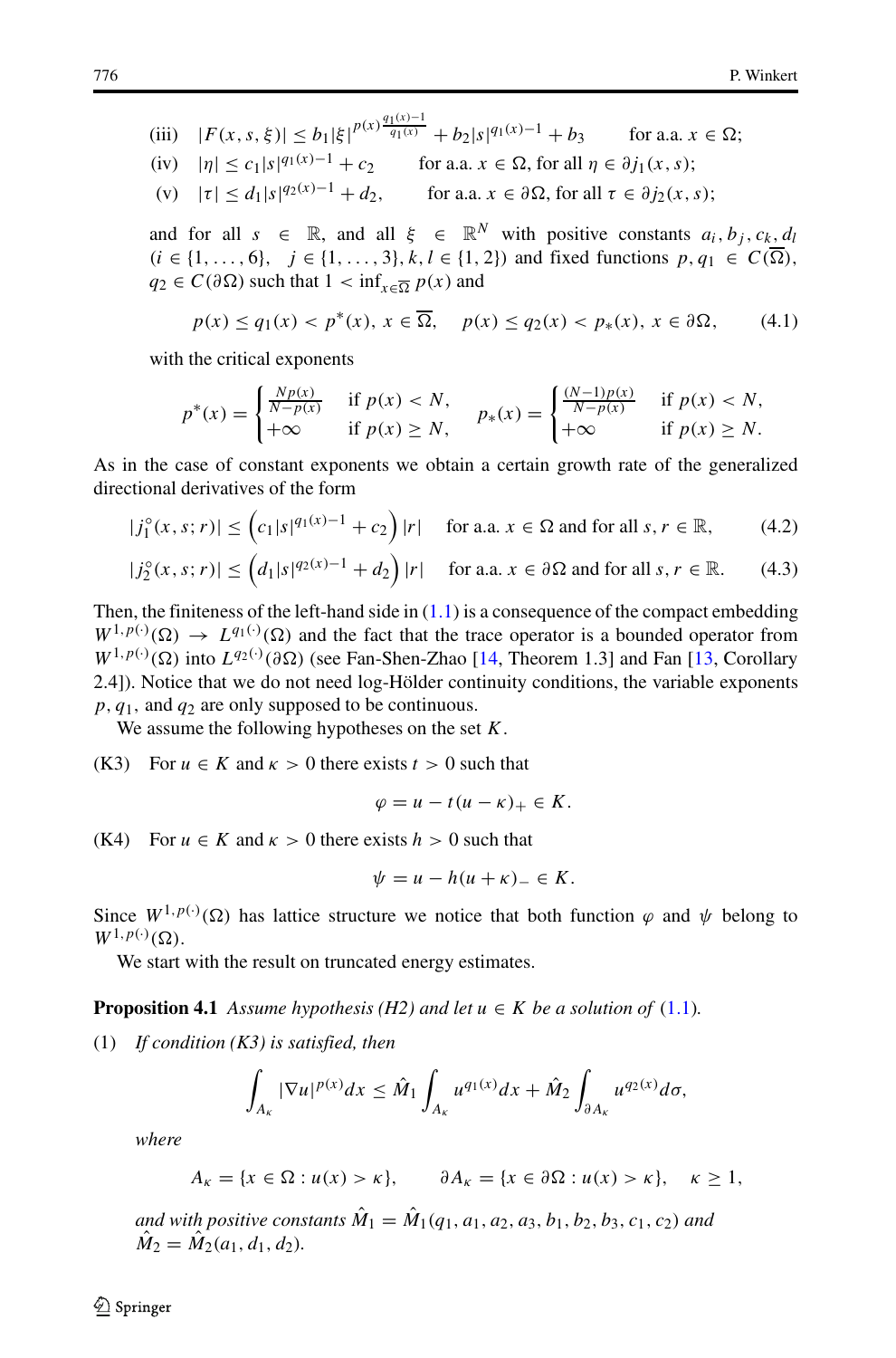(2) *If condition (K4) is satisfied, then*

$$
\int_{\tilde{A}_{\kappa}}|\nabla u|^{p(x)}dx \leq \hat{M}_1 \int_{\tilde{A}_{\kappa}} (-u)^{q_1(x)}dx + \hat{M}_2 \int_{\partial \tilde{A}_{\kappa}} (-u)^{q_2(x)}d\sigma,
$$

*where*

$$
\tilde{A}_{\kappa} = \{x \in \Omega : -u(x) > \kappa\}, \qquad \partial \tilde{A}_{\kappa} = \{x \in \partial \Omega : -u(x) > \kappa\}, \quad \kappa \ge 1,
$$

*with the same constants*  $\hat{M}_1$  *and*  $\hat{M}_2$  *as in part (1).* 

*Proof* Let  $\kappa \ge 1$  be fixed and let  $u \in K$  be a solution of [\(1.1\)](#page-0-0). Due to (K3) we may choose  $v = \varphi = u - t(u - \kappa)_+ \in K$  in [\(1.1\)](#page-0-0) to get

$$
\int_{A_K} A(x, u, \nabla u) \cdot \nabla (t(u - \kappa)) dx
$$
\n
$$
\leq \int_{A_K} F(x, u, \nabla u) (-t(u - \kappa)) dx + \int_{A_K} j_1^{\circ}(x, u; -t(u - \kappa)) dx
$$
\n
$$
+ \int_{\partial A_K} j_2^{\circ}(x, u; -t(u - \kappa)) d\sigma.
$$
\n(4.4)

Since  $r \mapsto j_k^{\circ}(x, s; r)$  is positively homogeneous (see [\[9,](#page-18-23) Proposition 2.1.1]) we may divide inequality  $(4.4)$  by  $t > 0$ . By virtue of condition  $(H2)(i)$  we obtain for the left-hand side of [\(4.4\)](#page-14-0)

<span id="page-14-0"></span>
$$
\int_{A_K} A(x, u, \nabla u) \cdot \nabla (u - \kappa) dx
$$
\n
$$
= \int_{A_K} A(x, u, \nabla u) \cdot \nabla u dx
$$
\n
$$
\geq \int_{A_K} (a_1 |\nabla u|^{p(x)} - a_2 |u|^{q_1(x)} - a_3) dx
$$
\n
$$
\geq a_1 \int_{A_K} |\nabla u|^{p(x)} dx - (a_2 + a_3) \int_{A_K} |u|^{q_1(x)} dx,
$$
\n(4.5)

where  $u^{q_1(x)} > u > 1$  in  $A_k$  was taken into account. The first term on the right-hand side can be estimated via Young's inequality with  $\varepsilon \in (0, 1]$  and condition (H2)(iii). This leads to

$$
\int_{A_{\kappa}} F(x, u, \nabla u) (- (u - \kappa)) dx
$$
\n
$$
\leq \int_{A_{\kappa}} \left[ b_{1} |\nabla u|^{p(x) \frac{q_{1}(x) - 1}{q_{1}(x)}} + b_{2} |u|^{q_{1}(x) - 1} + b_{3} \right] (u - \kappa) dx
$$
\n
$$
\leq b_{1} \int_{A_{\kappa}} \left[ \varepsilon^{\frac{q_{1}(x) - 1}{q_{1}(x)}} |\nabla u|^{p(x) \frac{q_{1}(x) - 1}{q_{1}(x)}} \varepsilon^{-\frac{q_{1}(x) - 1}{q_{1}(x)}} u \right] dx + (b_{2} + b_{3}) \int_{A_{\kappa}} u^{q_{1}(x)} dx
$$
\n
$$
\leq b_{1} \int_{A_{\kappa}} \varepsilon |\nabla u|^{p(x)} dx + b_{1} \int_{A_{\kappa}} \varepsilon^{-(q_{1}(x) - 1)} u^{q_{1}(x)} dx
$$
\n
$$
+ (b_{2} + b_{3}) \int_{A_{\kappa}} u^{q_{1}(x)} dx
$$
\n
$$
\leq \varepsilon b_{1} \int_{A_{\kappa}} |\nabla u|^{p(x)} dx + (b_{1} \varepsilon^{-(q_{1}^{+} - 1)} + b_{2} + b_{3}) \int_{A_{\kappa}} u^{q_{1}(x)} dx,
$$
\n
$$
(4.6)
$$

**◯** Springer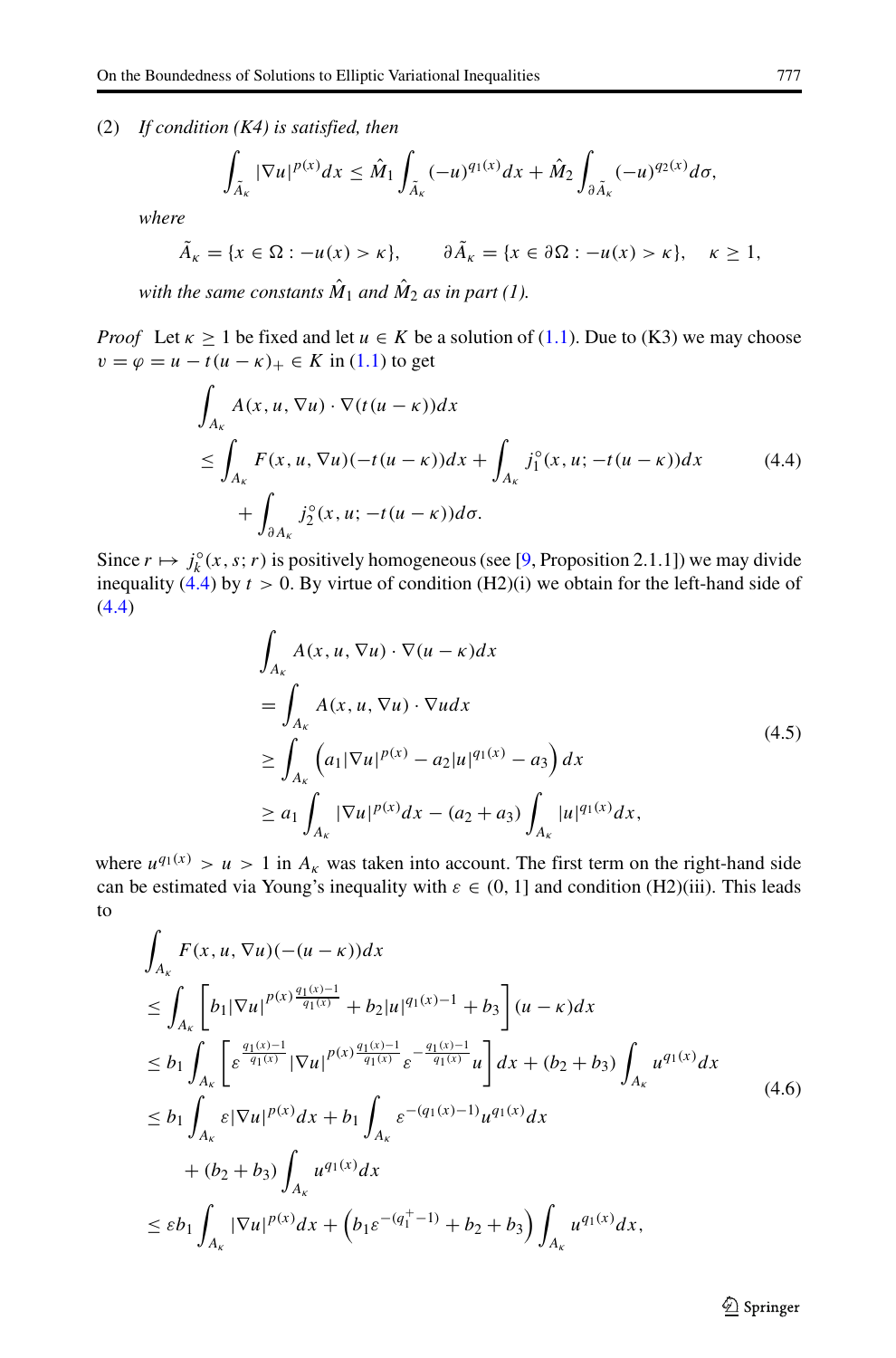where  $q_1^+$  = max $\frac{q_1}{q_2}$ . By means of hypothesis (H2)(iv) (see also [\(4.2\)](#page-13-0)) the second term on the right-hand side of [\(4.4\)](#page-14-0) gives

$$
\int_{A_K} j_1^{\circ}(x, u; -(u - \kappa)) dx \le \int_{A_K} \left( c_1 |u|^{q_1(x) - 1} + c_2 \right) (u - \kappa) dx
$$
\n
$$
\le (c_1 + c_2) \int_{A_K} u^{q_1(x)} dx.
$$
\n(4.7)

Finally, due to  $(H2)(v)$  (see also  $(4.3)$ ), we arrive

<span id="page-15-0"></span>
$$
\int_{\partial A_{\kappa}} j_2^{\circ}(x, u; -(u - \kappa)) d\sigma \le \int_{\partial A_{\kappa}} \left( d_1 |u|^{q_2(x)} + d_2 \right) (u - \kappa) d\sigma
$$
\n
$$
\le (d_1 + d_2) \int_{\partial A_{\kappa}} u^{q_2(x)} d\sigma. \tag{4.8}
$$

Combining [\(4.4\)](#page-14-0)–[\(4.8\)](#page-15-0) and choosing  $\varepsilon = \min\left(1, \frac{a_1}{2b_1}\right)$  yields

<span id="page-15-1"></span>
$$
\frac{a_1}{2} \int_{A_{\kappa}} |\nabla u|^{p(x)} dx
$$
\n
$$
\leq \left(a_2 + a_3 + b_1 \varepsilon^{-(q_1^+ - 1)} + b_2 + b_3 + c_1 + c_2\right) \int_{A_{\kappa}} u^{q_1(x)} dx \tag{4.9}
$$
\n
$$
+ (d_1 + d_2) \int_{\partial A_{\kappa}} u^{q_2(x)} d\sigma.
$$

Now we may divide [\(4.9\)](#page-15-1) by  $\frac{a_1}{2} > 0$  which yields claim (1).

In order to prove part (2) we take  $v = \psi = u - h(u + \kappa)$ <sub>−</sub> ∈ *K* as test function in [\(1.1\)](#page-0-0). This leads to

$$
h \int_{\tilde{A}_{\kappa}} A(x, u, \nabla u) \cdot \nabla (u + \kappa) dx
$$
  
\n
$$
\leq -h \int_{\tilde{A}_{\kappa}} F(x, u, \nabla u) (u + \kappa) dx + h \int_{\tilde{A}_{\kappa}} j_1^{\circ}(x, u; -(u + \kappa)) dx
$$
  
\n
$$
+ h \int_{\partial \tilde{A}_{\kappa}} j_2^{\circ}(x, u; -(u + \kappa)) d\sigma.
$$

Dividing again by  $h > 0$  and applying the structure conditions in  $(H2)(i)$ ,  $(iii)$ – $(v)$  we obtain  $\Box$ the estimate in (2).

Now we can state our main result on upper and lower bounds for solutions of [\(1.1\)](#page-0-0).

**Theorem 4.2** *Assume hypothesis (H2) and let*  $u \in K$  *be a solution of* [\(1.1\)](#page-0-0)*. Then there exists a constant*  $C_2 > 0$  *such that the following assertions hold.* 

(1) *If condition (K3) is satisfied, then*

$$
\operatorname{ess} \sup_{x \in \Omega} u(x) \le C_2.
$$

(2) *If condition (K4) is satisfied, then*

$$
\underset{x \in \Omega}{\text{ess inf}} u(x) \geq -C_2.
$$

*Proof* The proof can exactly be done as in [\[32,](#page-18-0) Theorem 1.1] where Lemma 3.1 and 3.2 in [\[32\]](#page-18-0) have to be replaced by Proposition 4.1.  $\Box$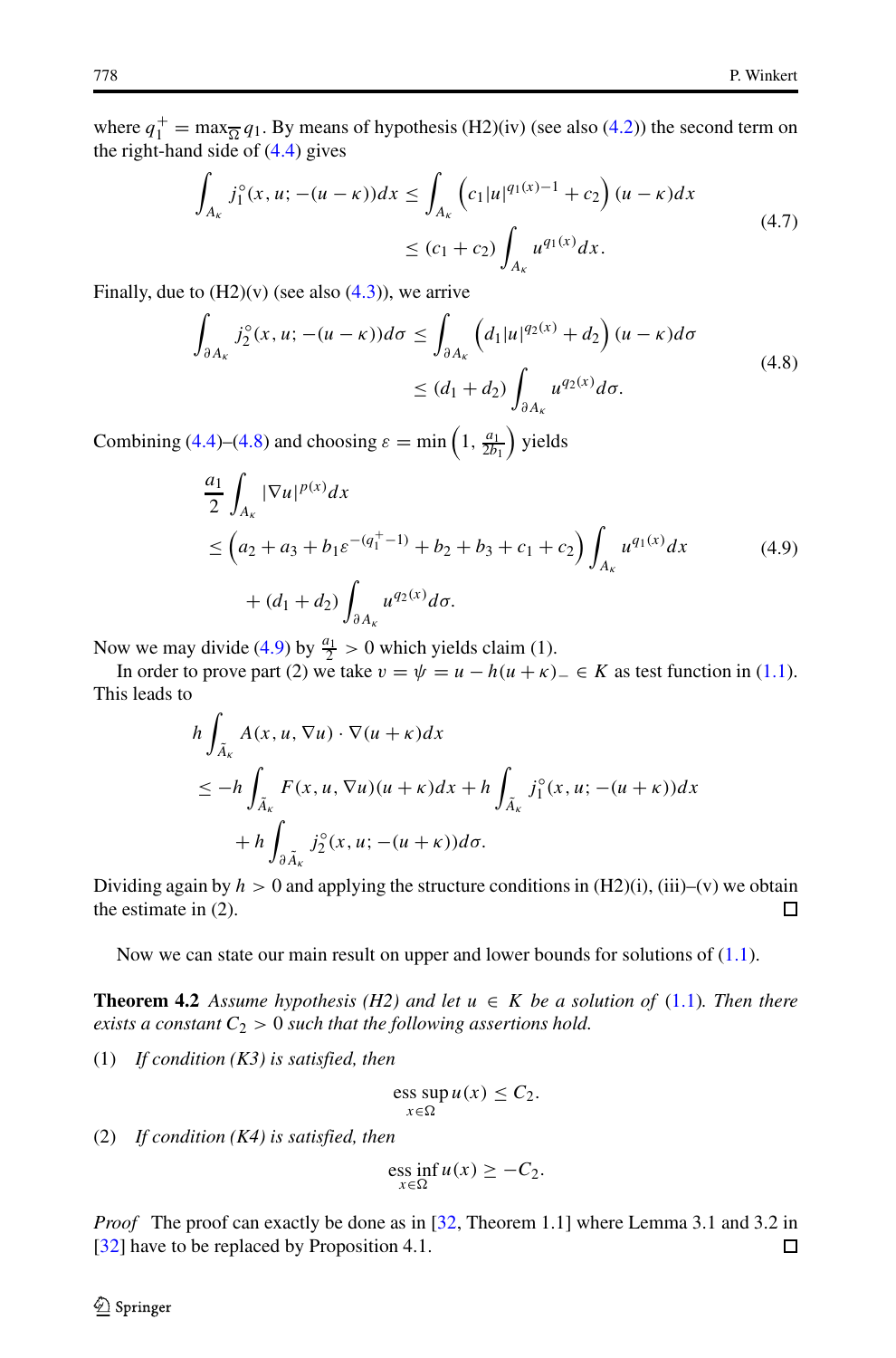Analogous to Section [3](#page-5-0) we have the corresponding result on the boundedness of solutions of [\(1.1\)](#page-0-0).

**Corollary 4.3** *Let the conditions in (H2), (K3), and (K4) be satisfied and let*  $u \in K$  *be a solution of* [\(1.1\)](#page-0-0)*. Then there holds*

$$
\underset{x \in \Omega}{\text{ess sup}} |u(x)| \le C_2,
$$

*with the same constant C*<sup>2</sup> *stated in Theorem 4.2s.*

*Remark 4.4* As proved in  $[32]$  the constant  $C_2$  given in Theorem 4.2 and Corollary 4.3 can be characterized through

$$
C_2 = 2 \max \left( 1, \hat{M}_3 \left[ \int_{\Omega} u_+^{q_1(x)} dx + \int_{\partial \Omega} u_+^{q_2(x)} d\sigma \right]^{\hat{M}_4} \right)
$$

with positive constants  $\hat{M}_3 = \hat{M}_3(p, q_1, q_2, a_1, a_2, a_3, b_1, b_2, b_3, c_1, c_2, d_1, d_2, N, \Omega)$  and  $\hat{M}_4 = \hat{M}_4(p, q_1, q_2)$ . As already mentioned in the constant exponent case the growth condition for  $A : \Omega \times \mathbb{R} \times \mathbb{R}^N \to \mathbb{R}^N$  (see (H2)(ii)) is not needed in the proof of Theorem 4.2.

*Remark 4.5* The proof of Theorem 1.1 in [[32\]](#page-18-0) is mainly based on the localization method combined with an appropriate choice of the partition of unity. Since  $\overline{\Omega}$  is compact we find, for any  $R > 0$ , a finite open cover  ${B_i(R)}_{i=1,...,m}$  of balls  $B_i := B_i(R)$  with radius R such that  $\overline{\Omega} \subset \bigcup_{i=1}^m B_i(R)$ . Because of the continuity of *p*, *q*<sub>1</sub>, *q*<sub>2</sub> and due to ([4.1\)](#page-13-2) we may take  $R > 0$  small enough such that

$$
p_i^+ \leq q_{1,i}^+ < (p_i^-)^*
$$
,  $p_i^+ \leq q_{2,i}^+ < (p_i^-)_*$ ,  $i = 1, ..., m$ ,

where

$$
p_i^+ = \max_{x \in B_i \cap \overline{\Omega}} p(x), \quad q_{1,i}^+ = \max_{x \in B_i \cap \overline{\Omega}} q_1(x),
$$
  

$$
p_i^- = \min_{x \in B_i \cap \overline{\Omega}} p(x), \quad q_{2,i}^+ = \max_{x \in B_i \cap \partial \Omega} q_2(x),
$$

and  $(p_i^-)^*$ ,  $(p_i^-)_*$  denote the usual critical exponents of  $p_i^-$ . Then, we can choose a partition of unity  $\{\xi_i\}_{i=1}^m \subset C_0^{\infty}(\mathbb{R}^N)$  with respect to the open cover  $\{B_i(R)\}_{i=1,\dots,m}$ . That means, we have

$$
\mathrm{supp}\,\xi_i\subset B_i,\quad 0\leq\xi_i\leq 1,\quad i=1,\ldots,m,\quad\text{ and }\quad\sum_{i=1}^m\xi_i=1\,\text{ on }\overline{\Omega}.
$$

In fact, the idea is to treat problems involving nonstandard growth conditions as problems with constant exponent growth rates. It arises the open question what happens if *p* is not continuous, but essentially bounded. In this case the ideas above cannot be applied.

*Remark 4.6* In contrast to De Giorgi's iteration it seems that Moser's iteration is less suitable for problems with variable exponents concerning global a priori bounds. With view to the assumptions in  $(K1)$  and  $(K2)$ , we see that p occurs as exponent in the test function. This makes the corresponding gradient more complicated and it is not clear for the author if this method works in the variable exponent case even if  $K = W^{1,p(\cdot)}(\Omega)$  and  $j_k$  ( $k = 1, 2$ ) smooth.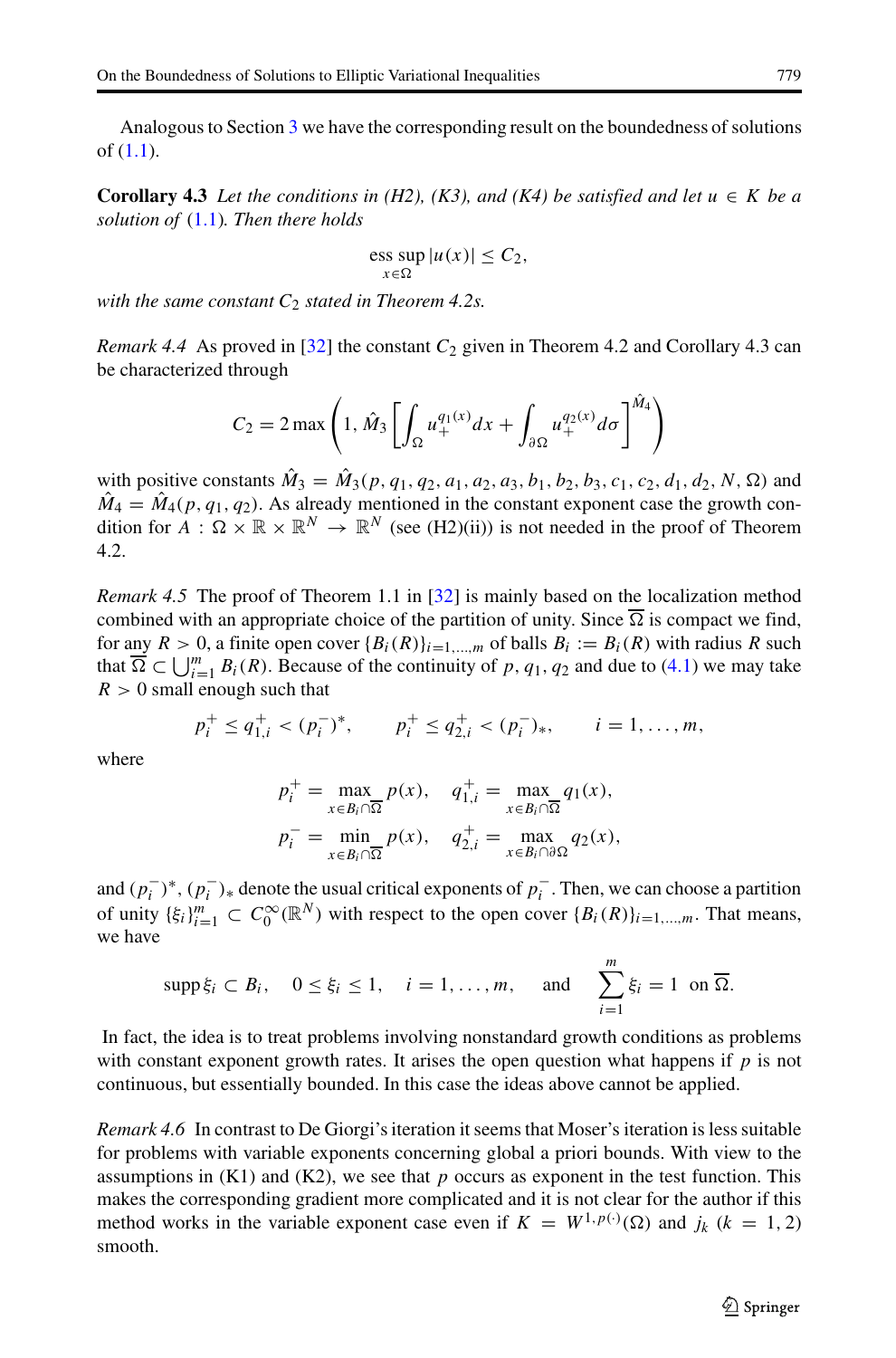Now we give sufficient conditions for the set *K* satisfying the conditions in (K3) and (K4).

### **Lemma 4.7**

- (1) *If <sup>K</sup> contains the positive constant functions and if <sup>K</sup> satisfies the condition <sup>K</sup>* <sup>∧</sup> *<sup>K</sup>* <sup>⊂</sup> *K, then the hypothesis* (*K3*) *is satisfied with*  $t = 1$ *.*
- (2) *If K* contains the negative constant functions and if *K* satisfies the condition  $K \vee K \subset$ *K, then the hypothesis (K4) is satisfied with*  $h = 1$ *.*
- (3) *If K contains the constant functions and if K has lattice structure, then the hypotheses (K3) and (K4) are satisfied with*  $t = h = 1$ *.*

*Proof* Let  $u \in K$ . Since K is closed under " $\wedge$ " we obtain, for  $\kappa \in K$  with  $\kappa > 0$ ,

$$
\min(u,\kappa) = u - (u - \kappa)_+ \in K.
$$

Hence, condition (K3) is satisfied for  $t = 1$ . This proves (1). Similarly, we have, for  $u \in K$ and  $-\kappa \in K$  with  $\kappa > 0$ ,

$$
\max(u, -\kappa) = u - (u + \kappa) - \epsilon K,
$$

as *K* is closed under "∨". Then, condition (K4) is fulfilled for  $h = 1$  which yields the assertion in (2). The last part follows directly from (1) and (2). assertion in (2). The last part follows directly from (1) and (2).

Let us consider some examples.

*Example 4.8* Let  $\vartheta$  :  $\Omega \to \mathbb{R}$  be a given function with  $\vartheta \ge 0$  a.e. in  $\Omega$  and consider the sets

$$
K = \{v \in W^{1, p(\cdot)}(\Omega) : v \le \vartheta \quad \text{a.e. in } \Omega\},\
$$
  

$$
K = \{v \in W^{1, p(\cdot)}(\Omega) : v \ge -\vartheta \quad \text{a.e. in } \Omega\},\
$$
  

$$
K = \{v \in W^{1, p(\cdot)}(\Omega) : |\nabla v| \le \vartheta \quad \text{a.e. in } \Omega\}.
$$

We observe that these sets have lattice structure, that means, they fulfill [\(2.5\)](#page-5-1). Moreover, the first set contains the negative constant functions, the second set the positive constant functions and the last one the constant functions. Hence, the assumptions of Lemma 4.7 are satisfied and Theorem 4.2 can be applied to these sets.

As a special case of the second set we have the cone of nonnegative elements of  $W^{1,p(\cdot)}(\Omega)$ , that is

$$
K_{\geq 0} = \{v \in W^{1, p(\cdot)}(\Omega) : v \geq 0 \text{ a.e. in } \Omega\}.
$$

It is clear that  $K_{\geq 0}$  has lattice structure and contains the positive constant functions. Hence, Lemma 4.7(1) implies that  $K_{>0}$  satisfies (K3) and from Theorem 4.2(1) we infer that every solution *u* ∈  $K_{\geq 0}$  of [\(1.1\)](#page-0-0) is bounded from above. Since  $K_{\geq 0}$  is bounded from below by zero, we have that  $u \in L^{\infty}(\Omega)$ .

#### **References**

- 1. Adams, R.A.: Sobolev spaces. Academic, New York (1975)
- <span id="page-17-0"></span>2. Bonanno, G., Motreanu, D., Winkert, P.: Variational-hemivariational inequalities with small perturbations of nonhomogeneous Neumann boundary conditions. J. Math. Anal. Appl. **381**(2), 627–637 (2011)